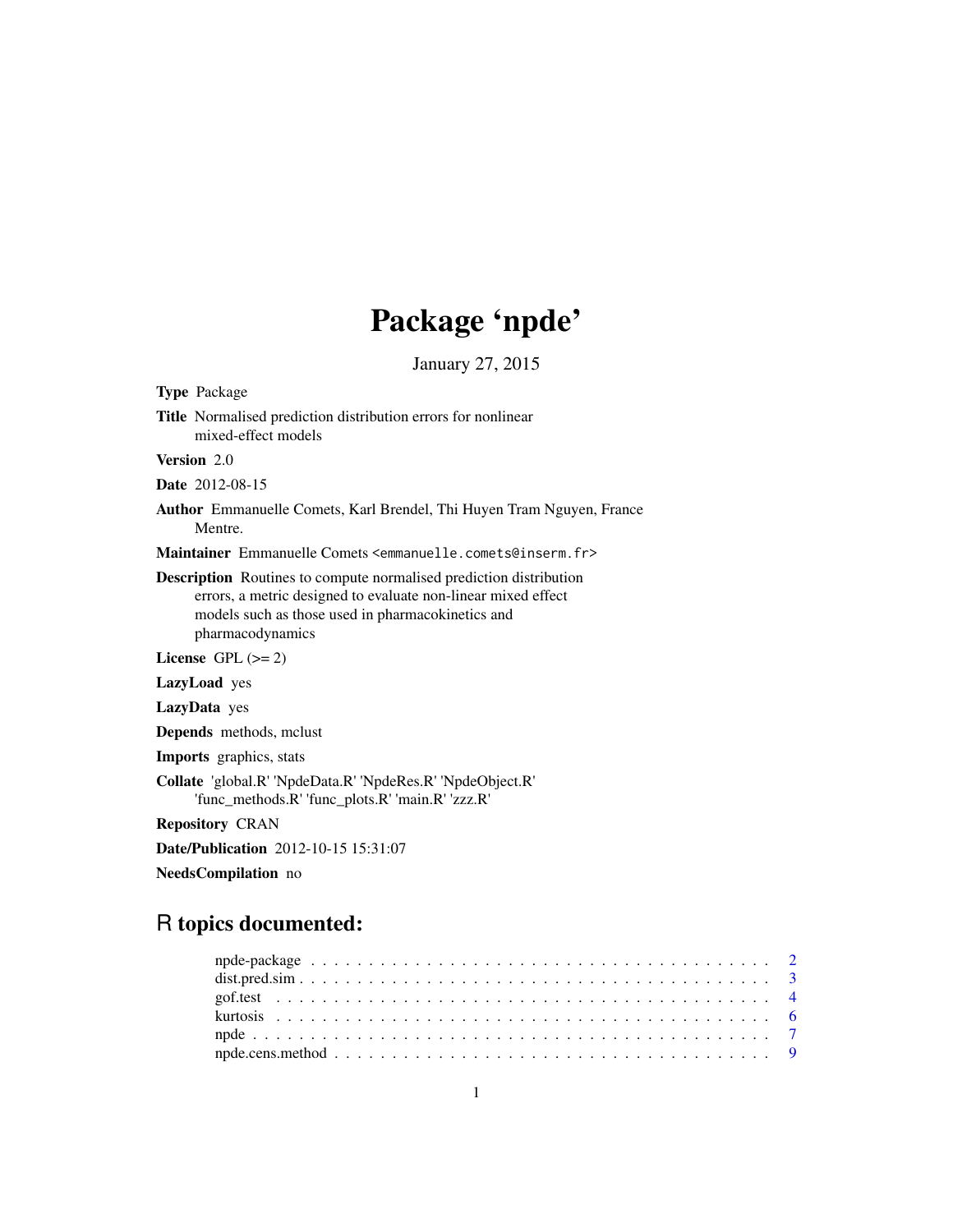## <span id="page-1-0"></span>2 npde-package

| Index |                                                                                                                   | 26 |
|-------|-------------------------------------------------------------------------------------------------------------------|----|
|       |                                                                                                                   |    |
|       |                                                                                                                   |    |
|       |                                                                                                                   |    |
|       |                                                                                                                   |    |
|       |                                                                                                                   |    |
|       |                                                                                                                   |    |
|       |                                                                                                                   |    |
|       |                                                                                                                   |    |
|       |                                                                                                                   |    |
|       | $NpdeSimData-class \ldots \ldots \ldots \ldots \ldots \ldots \ldots \ldots \ldots \ldots \ldots \ldots \ldots 16$ |    |
|       |                                                                                                                   |    |
|       |                                                                                                                   |    |
|       |                                                                                                                   |    |
|       |                                                                                                                   |    |
|       |                                                                                                                   |    |
|       |                                                                                                                   |    |
|       |                                                                                                                   |    |

npde-package *Normalised prediction distribution errors for nonlinear mixed-effect models*

### Description

Routines to compute normalised prediction distribution errors, a metric designed to evaluate nonlinear mixed effect models such as those used in pharmacokinetics and pharmacodynamics

### Details

| Package: | npde                   |
|----------|------------------------|
| Type:    | Package                |
| Version: | 2.0                    |
| Date:    | 2012-08-15             |
| License: | GPL version 2 or later |

See the documentation for npde or autonpde for details. A comprehensive user manual is provided in the inst directory of the package, along with a document illustrating the different graphs and graphical options. Please refer to these two guides for details, and send all comments and bug reports to Emmanuelle Comets (<emmanuelle.comets@bichat.inserm.fr>).

### Author(s)

Emmanuelle Comets, Karl Brendel and France Mentre

Maintainer: Emmanuelle Comets <emmanuelle.comets@bichat.inserm.fr>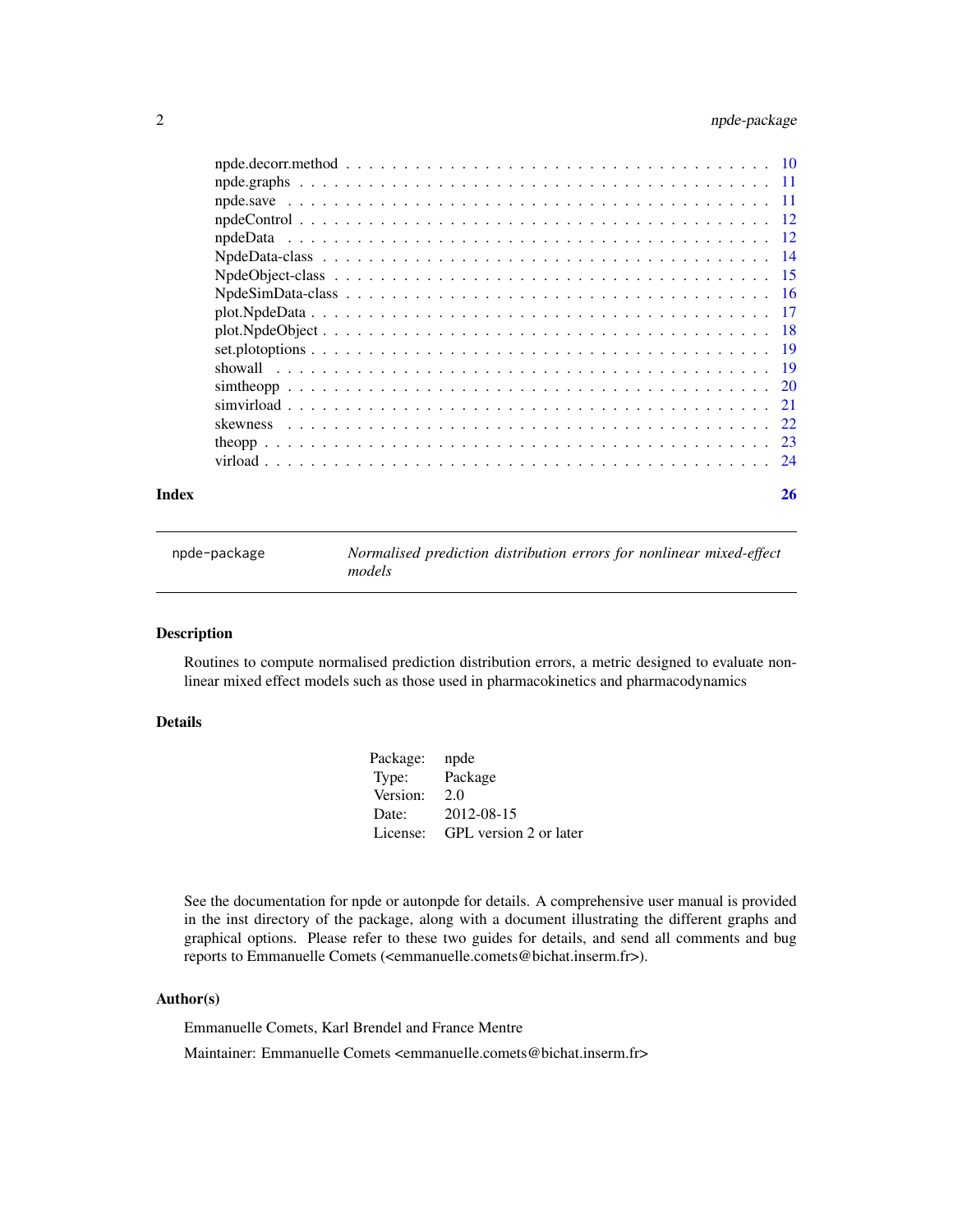### <span id="page-2-0"></span>dist.pred.sim 3

#### References

K. Brendel, E. Comets, C. Laffont, C. Laveille, and F. Mentre. Metrics for external model evaluation with an application to the population pharmacokinetics of gliclazide. *Pharmaceutical Research*, 23:2036–49, 2006.

E. Comets, K. Brendel, and F. Mentre. Computing normalised prediction distribution errors to evaluate nonlinear mixed-effect models: the npde add-on package for R. *Computer Methods and Programs in Biomedicine*,90:154–66, 2008.

E. Comets, K. Brendel, and F. Mentre. Model evaluation in nonlinear mixed effect models, with applications to pharmacokinetics. *Journal de la Societe Francaise de Statistique*,151:106–28, 2010.

T.H. Nguyen, E. Comets, and F. Mentre. Extension of NPDE for evaluation of nonlinear mixed effect models in presence of data below the quantification limit with applications to HIV dynamic model. *Journal of Pharmacokinetics and Pharmacodynamics*, in press, 2012.

#### Examples

```
data(theopp)
data(simtheopp)
```
# Calling autonpde with dataframes

```
# x<-autonpde(theopp,simtheopp,1,3,4,boolsave=FALSE)
# x$npde
```
dist.pred.sim *Compute distribution of pd/npde using simulations*

### Description

This function is used to built the distribution of pd/npde using the simulations under the model. The default is to build only the distribution of pd, and to sample from  $N(0,1)$  when building the distribution of npde under the null hypothesis.

#### Usage

```
dist.pred.sim(npdeObject,nsamp, ...)
```
#### Arguments

| npdeObject | an object returned by a call to npde or autonpde                                                                                                                               |
|------------|--------------------------------------------------------------------------------------------------------------------------------------------------------------------------------|
| nsamp      | number of datasets (defaults to 100 or to the number of replications if it is<br>smaller)                                                                                      |
| $\cdot$    | additional arguments. Currently only the value of calc.pd and calc.pde may be<br>passed on, and will override their corresponding value in the "options" slot of<br>npdeObject |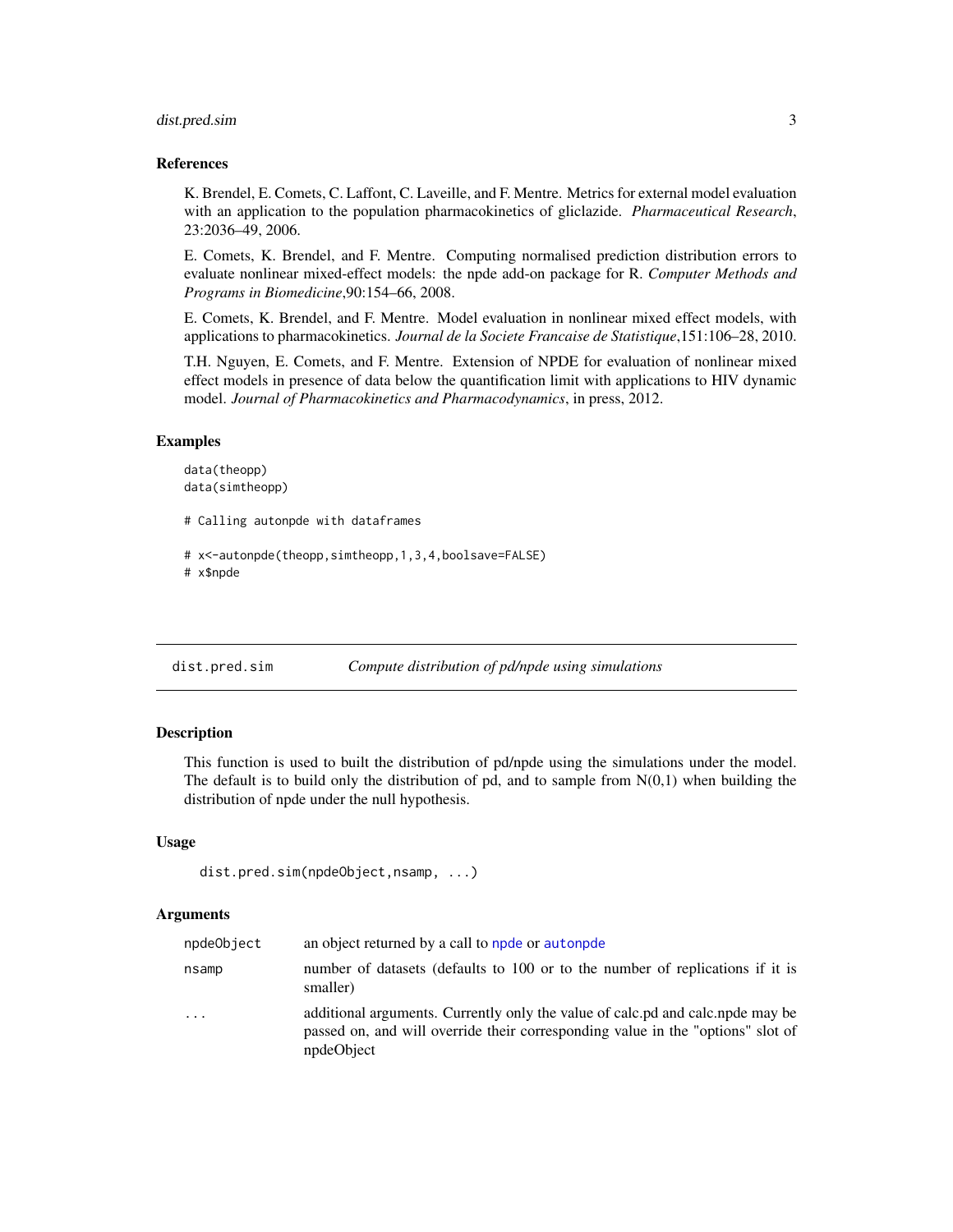#### <span id="page-3-0"></span>Value

an object of class NpdeObject; the ["results"] slot will contain pd and/or npde for a sample of the simulated datasets (depending on whether calc.pd/calc.npde are ), stored in pd.sim and/or npde.sim

#### Author(s)

Emmanuelle Comets <emmanuelle.comets@bichat.inserm.fr>

#### References

K. Brendel, E. Comets, C. Laffont, C. Laveille, and F. Mentre. Metrics for external model evaluation with an application to the population pharmacokinetics of gliclazide. *Pharmaceutical Research*, 23:2036–49, 2006.

### See Also

[npde](#page-6-1), [autonpde](#page-6-2)

#### Examples

data(theopp) data(simtheopp) x<-autonpde(theopp,simtheopp,1,3,4,boolsave=FALSE) # Use random samples from N(0,1) to obtain a prediction interval on the empirical cdf of the npde plot(x,plot.type="ecdf",bands=TRUE,approx.pi=TRUE) # defaults to computing the pd and npde for 100 simulated datasets (in the theophylline example, this uses all the x<-dist.pred.sim(x) # Use the npde from the simulated datasets to obtain a prediction interval on the empirical cdf plot(x,plot.type="ecdf",bands=TRUE,approx.pi=FALSE)

<span id="page-3-1"></span>gof.test *Test on npde or pd*

### Description

Performs a global test on npde (default) or pd

### Usage

```
gof.test.NpdeObject(object, which = "npde",
 parameteric = TRUE, ...
```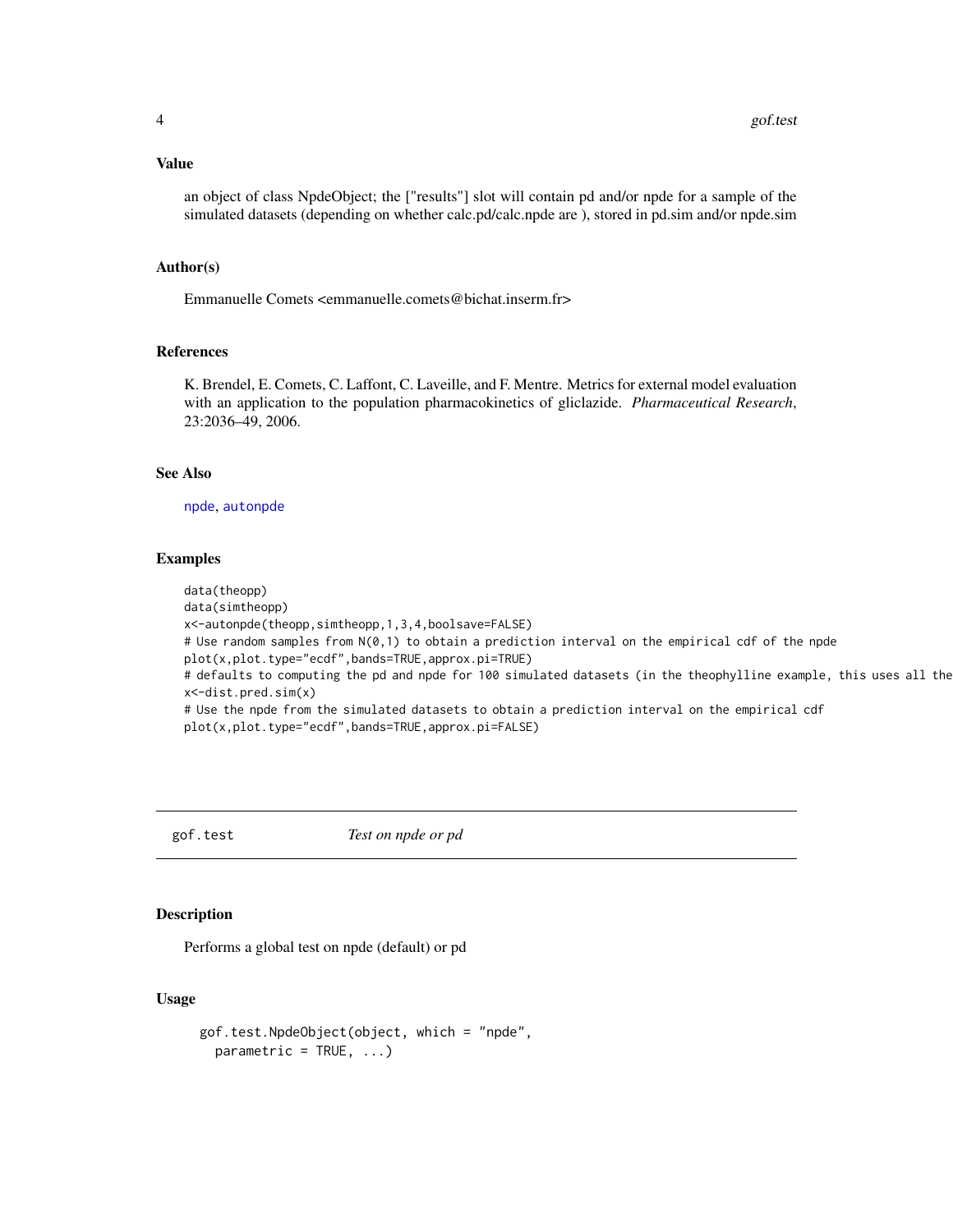#### <span id="page-4-0"></span>gof.test 5

#### Arguments

| object     | an object (currently has methods for types numeric, NpdeRes and NpdeObject)                                                                                                                                                                                                                                                                                                                                                                                                                                                                                                                                                             |
|------------|-----------------------------------------------------------------------------------------------------------------------------------------------------------------------------------------------------------------------------------------------------------------------------------------------------------------------------------------------------------------------------------------------------------------------------------------------------------------------------------------------------------------------------------------------------------------------------------------------------------------------------------------|
| which      | whether the tests should be performed for npde (default), pd or npd (normalised<br>pd)                                                                                                                                                                                                                                                                                                                                                                                                                                                                                                                                                  |
| parametric | whether parametric or non-parametric tests should be applied                                                                                                                                                                                                                                                                                                                                                                                                                                                                                                                                                                            |
| $\ddots$   | additional arguments passed on to the function; special arguments are na. action,<br>which controls how to handle NAs in the results (na. action), verbose (if<br>FALSE, suppresses printing of the results) and covsplit which requests the<br>tests to be performed split by categories or quantiles of the data. If covsplit<br>is TRUE, continuous covariates will be split in 3 categories $(\langle Q1, Q1-Q3, \rangle Q3)$<br>(see details in the PDF documentation), but this behaviour can be overriden by<br>passing the argument ncat=XXX where XXX is the number of categories to di-<br>vide the continuous covariates in. |

#### Details

If object is an NpdeObject and an argument covsplit=TRUE is given in . . . , in addition to the global descriptive statistics and tests, tests will be performed for each covariate in which.cov. This argument can be set in ...; barring an explicit specification, the component which.cov of the prefs slot for a NpdeObject object will be used. The default value is which.cov="all", which produces tests for each covariate in the dataset. Two additional dataframes will then be present:

cov.stat descriptive statistics and test p-values split by covariate and by categories

cov.p.value p-values split by covariate; for each covariate, two tests are performed: the first test is a correlation test for continuous covariates and a Chi-square test for categorical covariates; the second test is defined using the p-values of the global tests split by each category, and appling a Bonferroni correction to obtain an overall p-value (see PDF documentation for details)

The p.value elements is a named vector with four components:

- p.mean p-value for the mean test (Wilcoxon test if parametric=FALSE, Student test if parametric=TRUE)
- p.var p-value for the variance test (parametric=FALSE, Fisher test if parametric=TRUE)
- p.dist p-value for the distribution test (XXX if parametric=FALSE, XXX if parametric=TRUE)
- **p.global** p-value for the global test (combination of the mean, variance and distribution tests with a Bonferroni correction)

#### Value

A list with the following elements:

mean mean se.mean standard error of the mean var variance se.var standard error on variance kurtosis kurtosis (see [kurtosis](#page-5-1)) skewness skewness (see [skewness](#page-21-1)) p.value p-values for several tests (see below)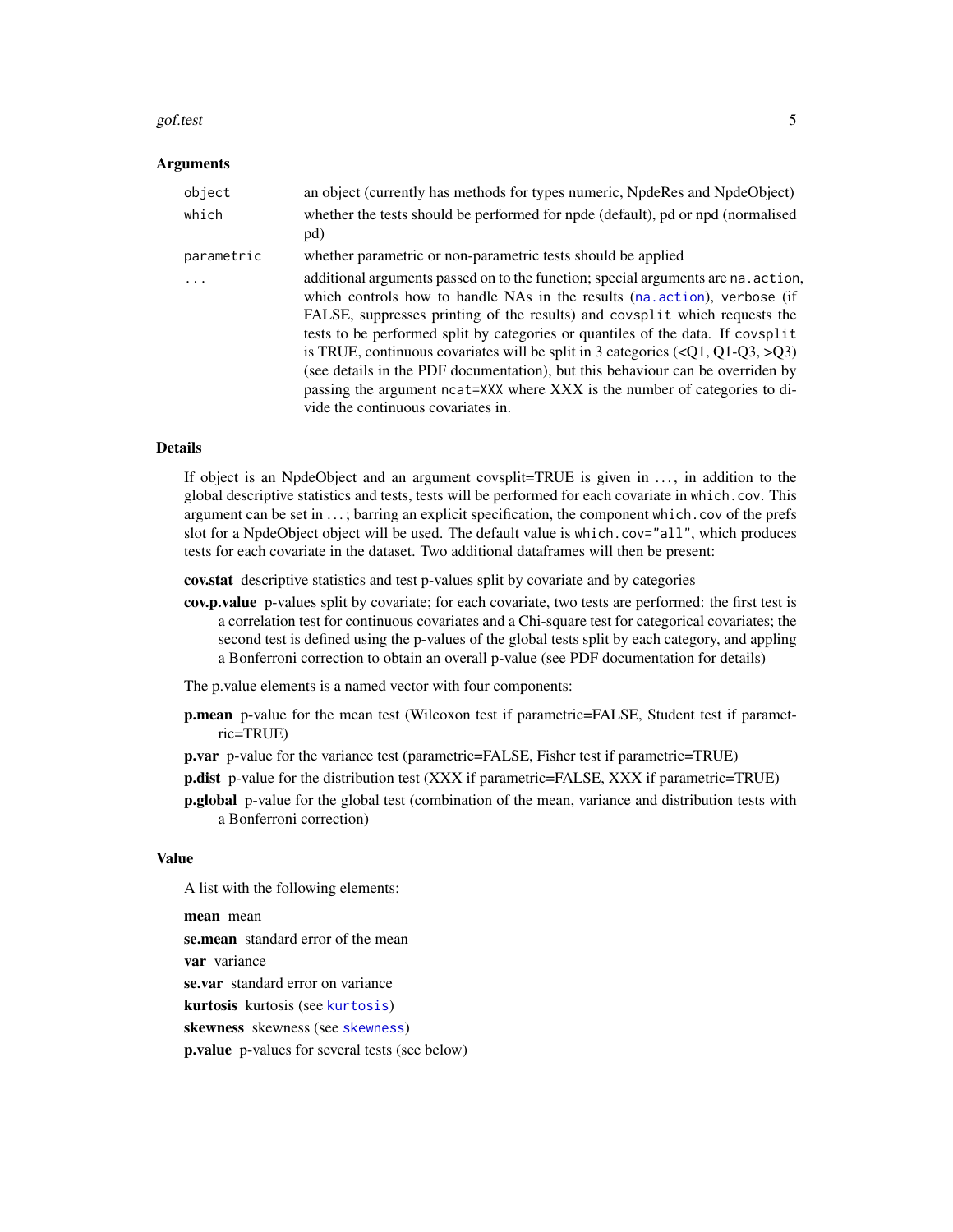#### <span id="page-5-0"></span>References

K. Brendel, E. Comets, C. Laffont, C. Laveille, and F.Mentre. Metrics for external model evaluation with an application to the population pharmacokinetics of gliclazide. *Pharmaceutical Research*, 23:2036–49, 2006.

K. Brendel, E. Comets, C. Laffont, and F.Mentre. Evaluation of different tests based on observations for external model evaluation of population analyses. *Journal of Pharmacokinetics and Pharmacodynamics*, 37:49–65, 2010.

### See Also

[kurtosis](#page-5-1), [skewness](#page-21-1)

#### Examples

data(theopp)

<span id="page-5-1"></span>kurtosis *Kurtosis*

### Description

Computes the kurtosis.

#### Usage

kurtosis(x)

#### Arguments

x a numeric vector containing the values whose kurtosis is to be computed. NA values are removed in the computation.

#### Details

If  $N = \text{length}(x)$ , then the kurtosis of x is defined as:

$$
Nsum_i(x_i - \text{mean}(x))^4(sum_i(x_i - \text{mean}(x))^2)^{-1} - 2) -
$$

### 3

### Value

The kurtosis of x.

#### References

G. Snedecor, W. Cochran. *Statistical Methods*, Wiley-Blackwell, 1989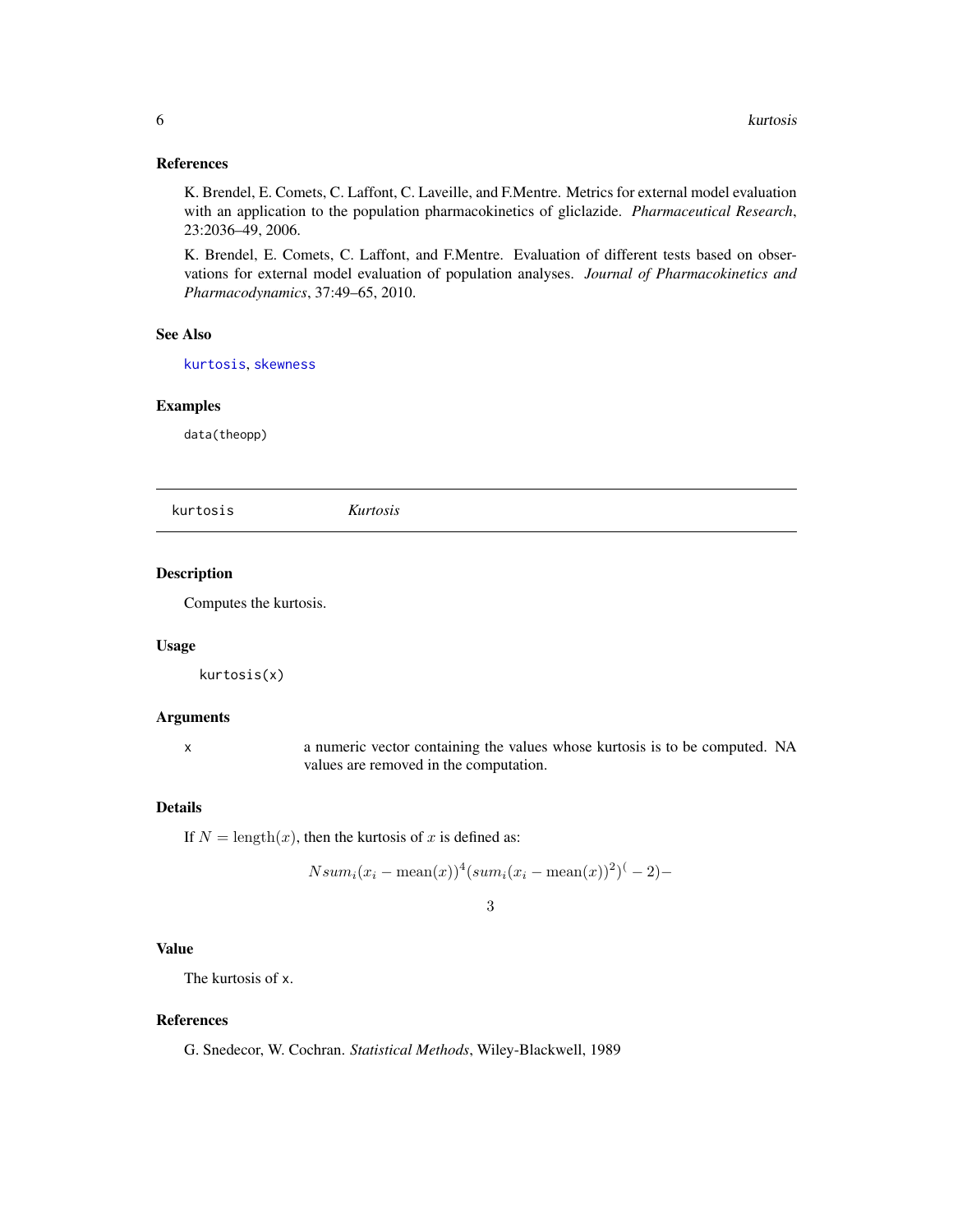#### <span id="page-6-0"></span>npde to the contract of the contract of the contract of the contract of the contract of the contract of the contract of the contract of the contract of the contract of the contract of the contract of the contract of the co

## Examples

 $x < -$  rnorm(100) kurtosis(x)

<span id="page-6-1"></span>npde *Compute normalised prediction distribution errors*

### <span id="page-6-2"></span>Description

These functions compute normalised prediction distribution errors (npde) and optionally prediction discrepancies (pd). npde asks the user the name and structure of the files containing the data, using pdemenu, while autonpde takes these variables and others as arguments.

### Usage

```
autonpde(namobs, namsim, iid, ix, iy, imdv = 0, icens =
 0, icov = 0, iipred = 0, boolsave = TRUE, namsav =
  "output", type.graph = "eps", verbose = FALSE,
 calc.npde=TRUE, calc.pd=TRUE, decorr.method =
  "cholesky", cens.method = "cdf", units =
 list(x="",y=""), detect=FALSE, ties=TRUE)
```
### Arguments

| namobs | name of the file containing the observed data, or a dataframe containing the<br>observed data (in both cases, the column containing the various data required<br>for the computation of the pde can be set using the arguments iid, ix and iy<br>below) |
|--------|---------------------------------------------------------------------------------------------------------------------------------------------------------------------------------------------------------------------------------------------------------|
| namsim | name of the file containing the simulated data, or a dataframe containing the<br>simulated data (the program will assume that subject ID are in column 1 and<br>simulated Y in column 3, see User Guide)                                                |
| iid    | name/number of the column in the observed data containing the patient ID; if<br>missing, the program will attempt to detect a column named id                                                                                                           |
| iх     | name/number of the column in the observed data containing the independent<br>variable $(X)$ ; ; if missing, the program will attempt to detect a column named $X$                                                                                       |
| iу     | name/number of the column in the observed data containing the dependent vari-<br>able $(Y)$ ; if missing, the program will attempt to detect a column with the re-<br>sponse                                                                            |
| imdv   | name/number of the column containing information about missing data (MDV),<br>defaults to 0 (column not present)                                                                                                                                        |
| icens  | name/number of the column containing information about censored data (cens),<br>defaults to $0$ (column not present)                                                                                                                                    |
| icov   | name/number of the column(s) containing covariate information defaults to 0<br>(no covariates)                                                                                                                                                          |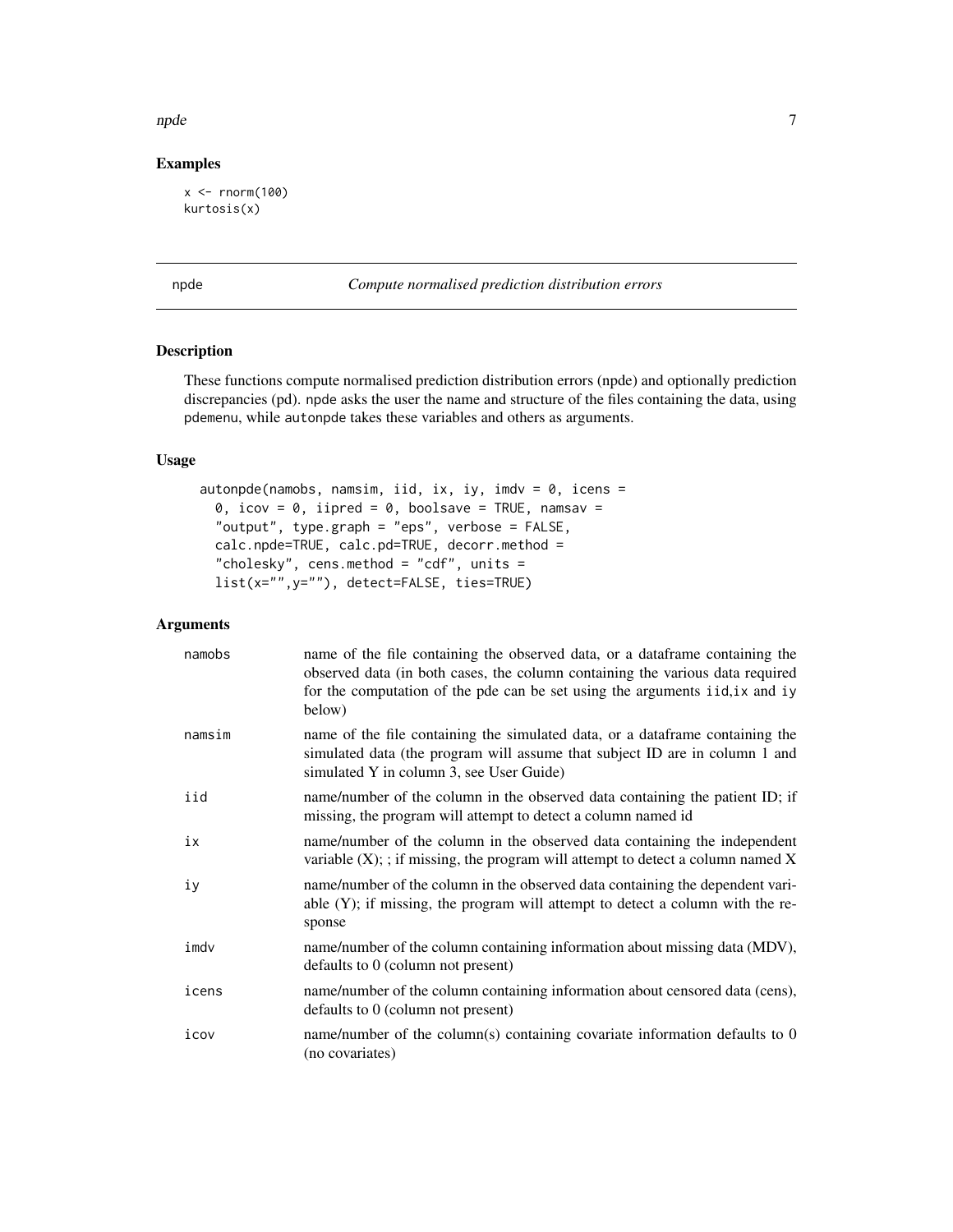<span id="page-7-0"></span>

| iipred        | name/number of the column(s) with individual predictions (ipred), defaults to $0$<br>(individual predictions not available)                                                                                                                                                     |
|---------------|---------------------------------------------------------------------------------------------------------------------------------------------------------------------------------------------------------------------------------------------------------------------------------|
| units         | a list with components x, y and cov (optional), specifying the units respectively<br>for the predictor $(x)$ , the response $(y)$ , and the covariates (a vector of length<br>equal to the number of covariates). Units will default to (-) if not given.                       |
| detect        | a boolean controlling whether automatic recognition of columns in the dataset<br>is on, defaults to FALSE                                                                                                                                                                       |
| boolsave      | a boolean (TRUE if graphs and results are to be saved to a file, FALSE other-<br>wise), defaults to TRUE                                                                                                                                                                        |
| namsav        | name of the files to which results are to be saved (defaults to "output", which<br>will produce a file called output.eps (if the default format of postscript is kept,<br>see type.graph) for the graphs and a file called output.npde for the numerical<br>results (see value) |
| type.graph    | type of graph (one of "eps","jpeg","png","pdf"), defaults to postscript ("eps")                                                                                                                                                                                                 |
| calc.npde     | a boolean (TRUE if npde are to be computed, FALSE otherwise), defaults to<br><b>TRUE</b>                                                                                                                                                                                        |
| calc.pd       | a boolean (TRUE if pd are to be computed, FALSE otherwise), defaults to TRUE                                                                                                                                                                                                    |
| cens.method   | a character string indicating the method used to handle censored data (see npde.cens.method)<br>defaults to cdf                                                                                                                                                                 |
| decorr.method | a character string indicating the method used to decorrelate observed and sim-<br>ulated data in the computation of npde (see npde.decorr.method) defaults to<br>cholesky                                                                                                       |
| ties          | a boolean (if FALSE, the distributions of pd and npde are smoothed by jittering<br>the values so that there are no ties), defaults to TRUE                                                                                                                                      |
| verbose       | a boolean (TRUE if messages are to be printed as each subject is processed,<br>FALSE otherwise), defaults to FALSE                                                                                                                                                              |

#### Details

Both functions compute the normalised prediction distribution errors (and/or prediction discrepancies) in the same way. npde is an interactive function whereas autonpde takes all required input as arguments.

When the computation of npde fails because of numerical problems, error messages are printed out, then pd are computed instead and graphs of pd are plotted so that the user may evaluate why the computation failed.

The function also prints out the characteristics of the distribution of the npde (mean, variance, skewness and kurtosis) as well as the results of the statistical tests applied to npde. In addition, if boolsave is TRUE, two files are created:

results file the numerical results are saved in a file with extension .npde (the name of which is given by the user). The file contains the components id, xobs, ypred, npde, pd stored in columns

graph file the graphs are saved to a file with the same name as the results file, and with extension depending on the format.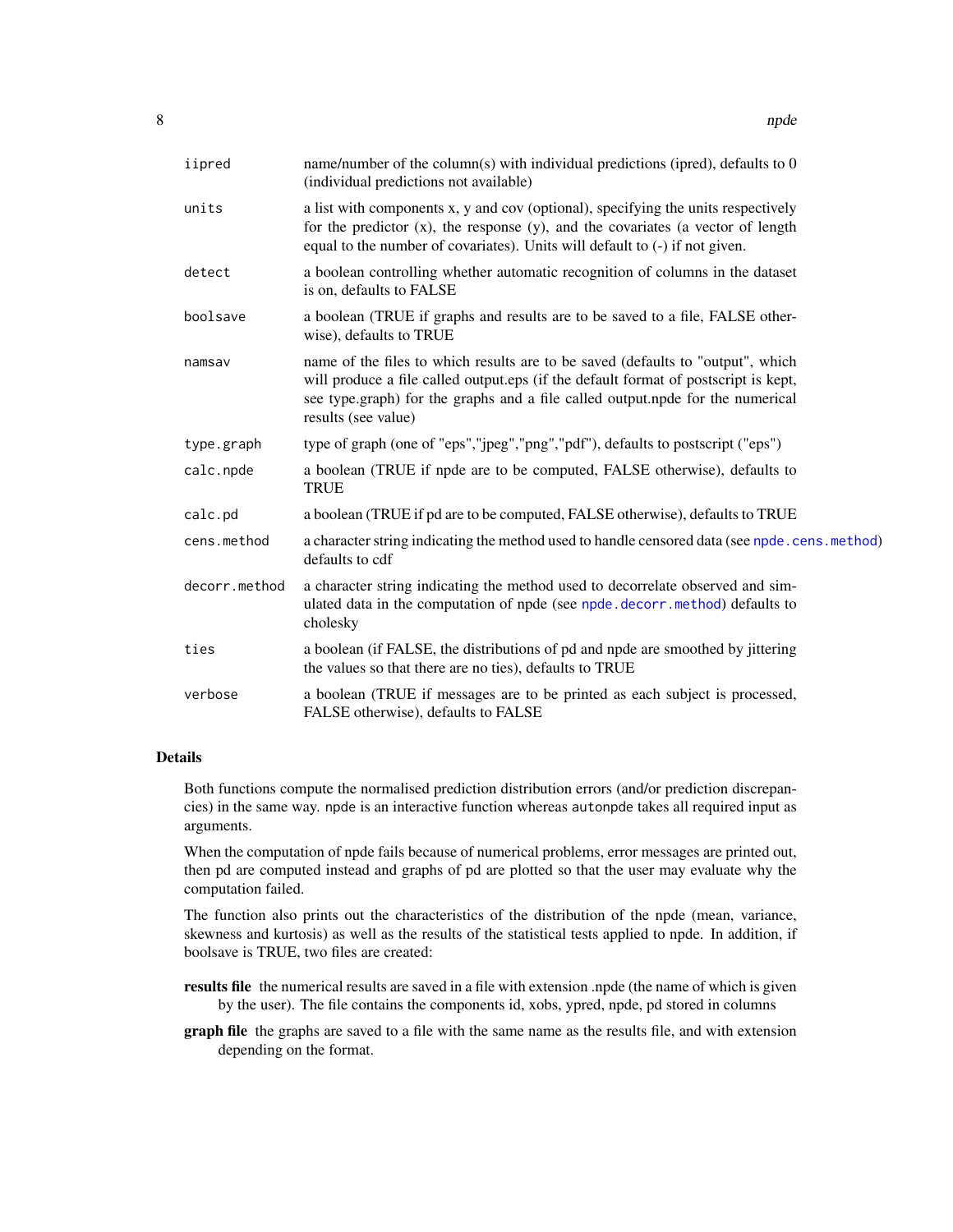### <span id="page-8-0"></span>npde.cens.method 9

### Value

An object of class [NpdeObject](#page-14-1)

### Author(s)

Emmanuelle Comets <emmanuelle.comets@bichat.inserm.fr>

### References

K. Brendel, E. Comets, C. Laffont, C. Laveille, and F. Mentre. Metrics for external model evaluation with an application to the population pharmacokinetics of gliclazide. *Pharmaceutical Research*, 23:2036–49, 2006.

### See Also

[npde.graphs](#page-10-1), [gof.test](#page-3-1)

### Examples

```
data(theopp)
data(simtheopp)
# Calling autonpde with dataframes
x<-autonpde(theopp,simtheopp,1,3,4,boolsave=FALSE)
x
# Calling autonpde with names of files to be read from disk
write.table(theopp,"theopp.tab",quote=FALSE,row.names=FALSE)
write.table(simtheopp,"simtheopp.tab",quote=FALSE,row.names=FALSE)
x<-autonpde(namobs="theopp.tab", namsim="simtheopp.tab", iid = 1,
ix = 3, iy = 4, imdv=0, boolsave = FALSE)
head(x["results"]["res"])
```
<span id="page-8-1"></span>npde.cens.method *Method used to handle censored data*

#### Description

Specifies the method used to handle censored data (data below the limit of quantification LOQ)

#### Details

More details can be found in the PDF documentation.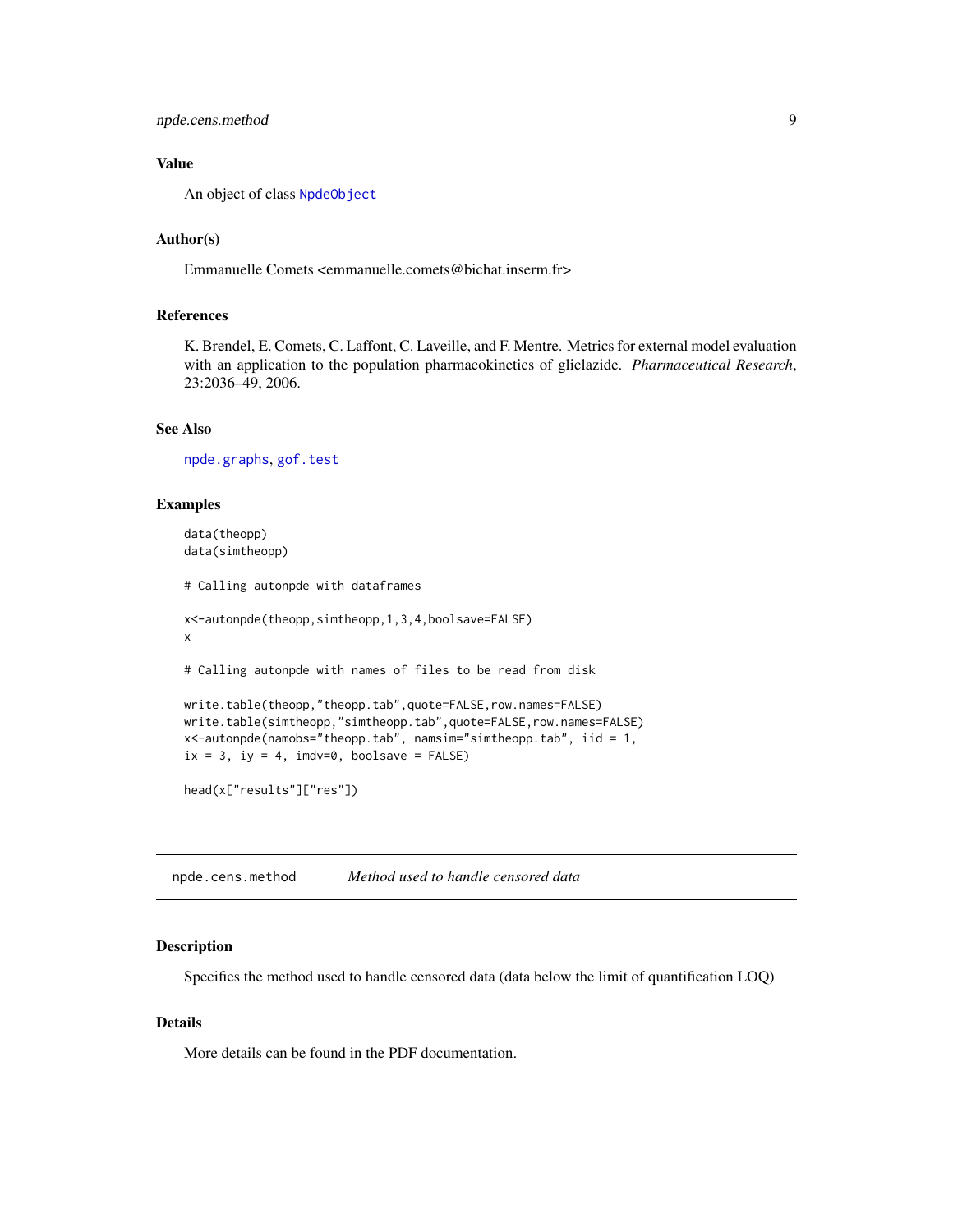#### <span id="page-9-0"></span>Value

The following methods are available in the npde library:

omit pd and npde for censored data will be set to NA

- cdf for an observation ycens\_ij under the LOQ, a pd\_ij will be imputed in the uniform distribution  $[0-pLOQ_i]$  where  $pLOQ_i$  ij is the probability that  $y_i$  ij is below LOQ, according to the model; the predictive distribution will then be used to obtain a corresponding  $y^*$ \_ij. This is also performed for all simulated data, and the npde are then computed on the completed dataset containing the observed  $y$ \_ij for the uncensored data and the  $y^*$ \_ij imputed for the censored data. This method is the default.
- ipred an observation ycens\_ij is replaced by the individual prediction according to the model (ipred, which must be present in the dataset). Simulated data are left untouched.
- ppred an observation ycens\_ij is replaced by the population prediction according to the model. Simulated data are left untouched.
- loq an observation ycens\_ij is replaced by the value of the LOQ. Simulated data are left untouched.

#### **References**

K. Brendel, E. Comets, C. Laffont, C. Laveille, and F. Mentre. Metrics for external model evaluation with an application to the population pharmacokinetics of gliclazide. *Pharmaceutical Research*, 23:2036–49, 2006.

<span id="page-9-1"></span>npde.decorr.method *Method used to decorrelate vectors*

#### Description

Specifies the method used to decorrelate observed and simulated data

#### Details

More details can be found in the PDF documentation.

#### Value

Decorrelation requires computing the square root of the inverse of the individual variance-covariance matrix Vi. The following methods are available in the npde library:

cholesky decorrelation is performed through the Cholesky decomposition (default)

inverse decorrelation is performed by inverting Vi through the eigen function

polar the singular-value decomposition (svd) is used

#### References

K. Brendel, E. Comets, C. Laffont, C. Laveille, and F. Mentre. Metrics for external model evaluation with an application to the population pharmacokinetics of gliclazide. *Pharmaceutical Research*, 23:2036–49, 2006.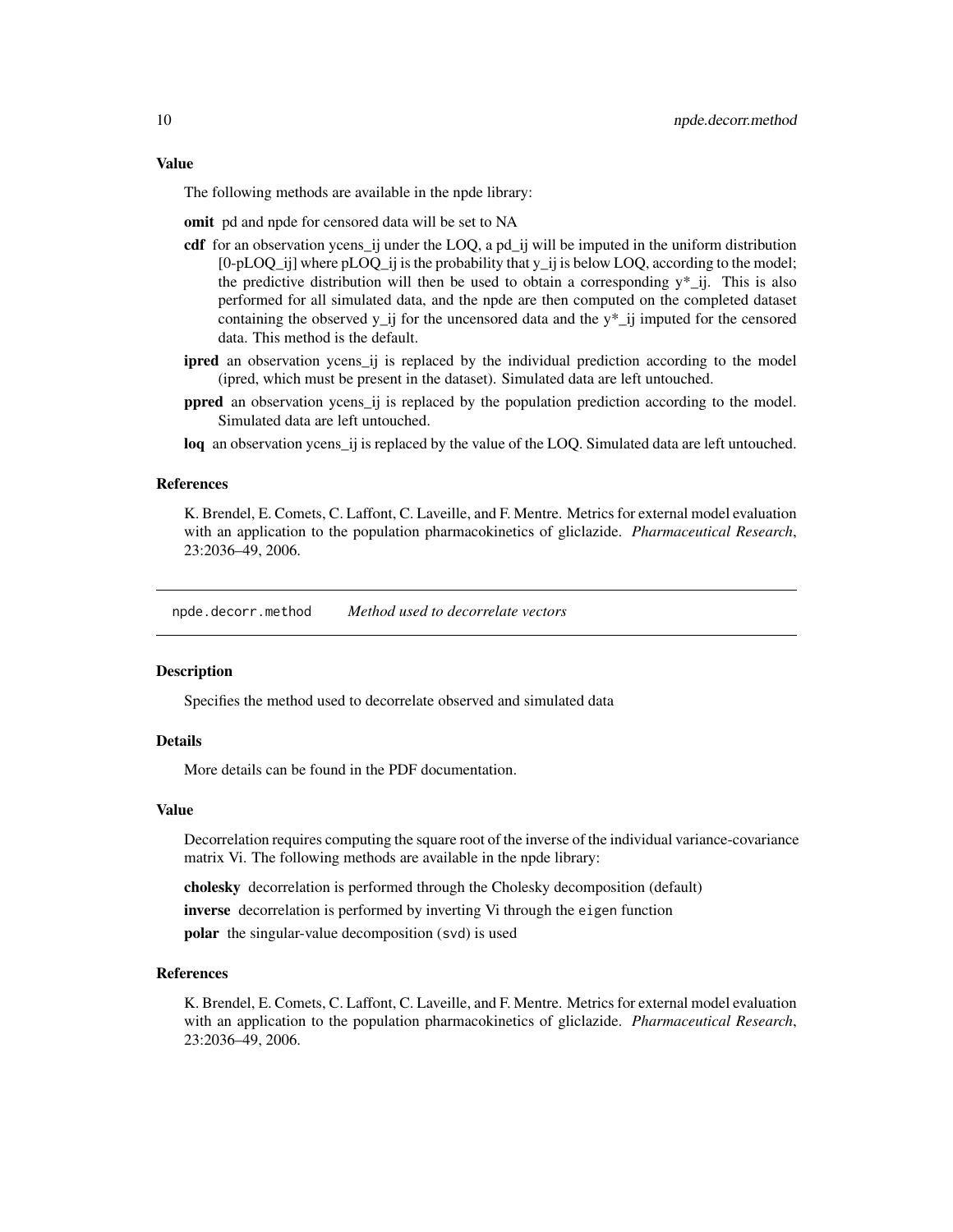<span id="page-10-1"></span><span id="page-10-0"></span>

### Description

Save the graphs to a file on disk

### Arguments

| object   | a NpdeObject object                             |
|----------|-------------------------------------------------|
| $\cdots$ | optional arguments to replace options in object |

#### Details

The following options can be changed by passing the appropriate arguments: namsav (string giving the root name of the files, an extension depending on the type of graph will be added), namgr (string giving the full name of the file), type.graph (one of "eps", "pdf", "jpeg", "png")

#### References

K. Brendel, E. Comets, C. Laffont, C. Laveille, and F.Mentre. Metrics for external model evaluation with an application to the population pharmacokinetics of gliclazide. *Pharmaceutical Research*, 23:2036–49, 2006.

npde.save *Save the results contained in a NpdeObject object to a file*

### Description

Save the results to a table on disk

#### Arguments

| object   | a NpdeObject object                             |
|----------|-------------------------------------------------|
| $\cdots$ | optional arguments to replace options in object |

### Details

The following options can be changed by passing the appropriate arguments: namsav (string giving the root name of the files, an extension .npde will be added), nameres (string giving the full name of the file)

### References

K. Brendel, E. Comets, C. Laffont, C. Laveille, and F.Mentre. Metrics for external model evaluation with an application to the population pharmacokinetics of gliclazide. *Pharmaceutical Research*, 23:2036–49, 2006.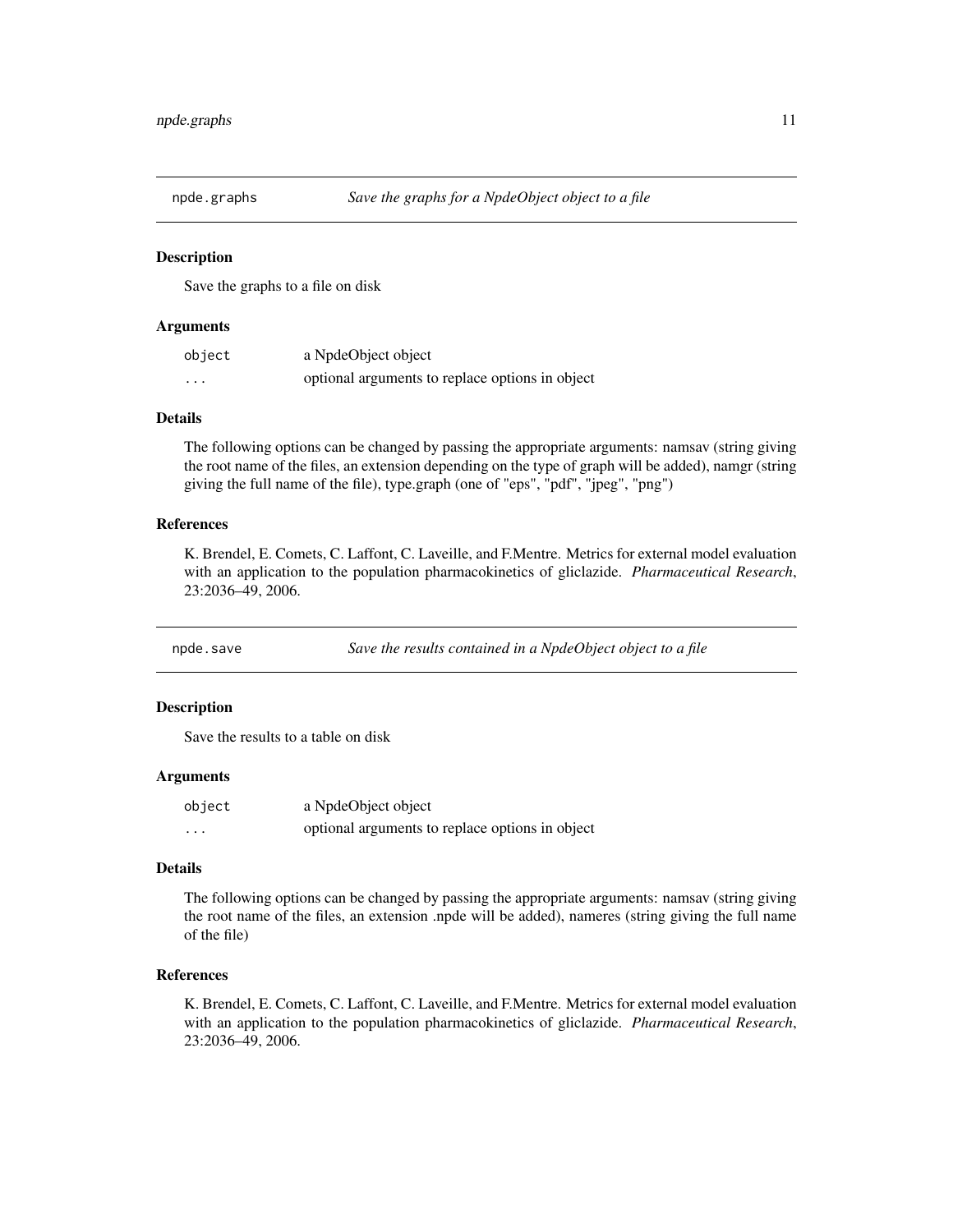<span id="page-11-0"></span>

### Description

Set, replace and check options for an NpdeObject

### Usage

```
npdeControl(boolsave = TRUE, namsav = "output",
 type.graph = "eps", verbose = FALSE, calc.npde = TRUE,
 calc.pd = TRUE, decorr.method = "cholesky", cens.method
 = "omit", ties = TRUE, sample = FALSE)
```
### Arguments

| boolsave      | whether to save the results (a file containing the numerical results and a file with<br>the graphs)                                                                                                  |
|---------------|------------------------------------------------------------------------------------------------------------------------------------------------------------------------------------------------------|
| namsav        | the root name of the files to save to (the file with the results will be named<br>ROOTNAME.npde and the graphs will be saved to ROOTNAME.format where<br>format is given by the type.graph argument) |
| type.graph    | type of graph to save to (one of "eps", "pdf", "jpeg", "png")                                                                                                                                        |
| verbose       | a boolean; if TRUE, a message is printed as the computation of the npde begins<br>for each new subject                                                                                               |
| calc.pd       | a boolean; TRUE to compute pd                                                                                                                                                                        |
| calc.npde     | a boolean; TRUE to compute npde                                                                                                                                                                      |
| decorr.method | the method used to decorrelate simulated and observed data (see npde. decorr. method)                                                                                                                |
| cens.method   | the method used to handle censored data (see npde.cens.method)                                                                                                                                       |
| ties          | if FALSE, a smoothing will be applied to prediction discrepancies to avoid ties                                                                                                                      |
| sample        | if TRUE, the test on the pd will be performed after randomly sampling only pd<br>per subject                                                                                                         |
|               |                                                                                                                                                                                                      |

<span id="page-11-1"></span>npdeData *Creates a NpdeData object*

### Description

This function is used to create a NpdeData object, representing a longitudinal data structure, and fill it with data from a dataframe or a file on disk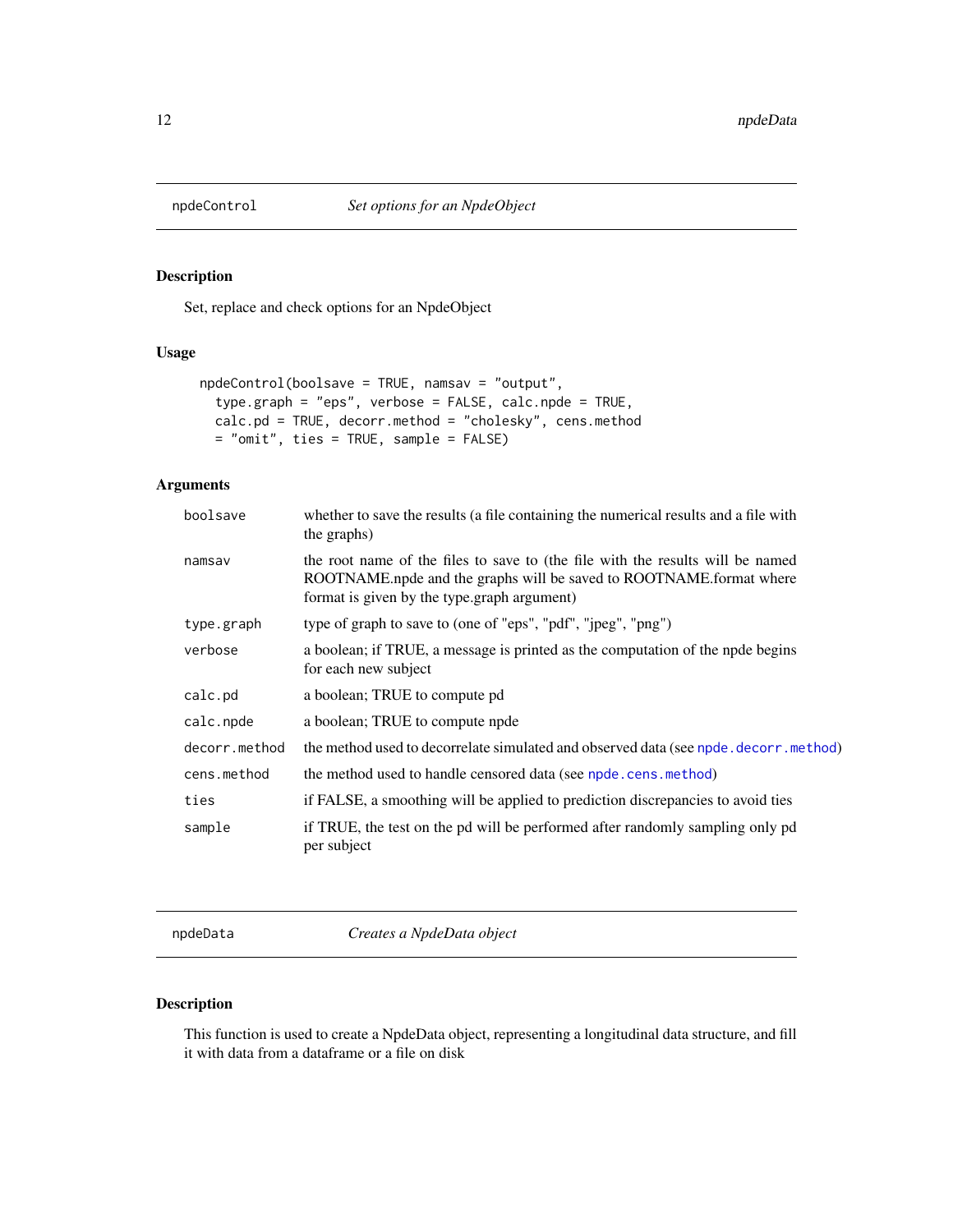#### npdeData 13

### Usage

```
npdeData(name.data,header=TRUE,sep="",na.strings=c(".","NA"),name.group,
 name.predictor,name.response,
  name.covariates,name.cens,name.miss,name.ipred,
 units=list(x="",y="",covariates=c()),detect=TRUE,verbose=FALSE)
```
### Arguments

| name.data       | name of the file containing the observed data, or a dataframe containing the<br>observed data                                                                                                                                                             |
|-----------------|-----------------------------------------------------------------------------------------------------------------------------------------------------------------------------------------------------------------------------------------------------------|
| sep             | field separator (for files on disk)                                                                                                                                                                                                                       |
| na.strings      | strings to be considered as indicating NA                                                                                                                                                                                                                 |
| header          | boolean indicating whether the file has a header (mandatory if detect is TRUE)                                                                                                                                                                            |
| name.group      | name/number of the column in the observed data containing the patient ID (if<br>missing and detect is TRUE, columns named id, subject or sujet (regardless of<br>case) will be assumed to contain this information)                                       |
| name.predictor  | name/number of the column in the observed data containing the independent<br>variable X (if missing and detect is TRUE, columns named xobs, time, dose, x,<br>temps, tim (regardless of case) will be assumed to contain this information)                |
| name.response   | name/number of the column in the observed data containing the dependent vari-<br>able Y (if missing and detect is TRUE, columns named yobs, response, resp,<br>conc, concentration (regardless of case) will be assumed to contain this infor-<br>mation) |
| name.miss       | name/number of the column containing information about missing data (MDV)<br>(if missing and detect is TRUE, column called mdv or miss (regardless of case)<br>will be assumed to contain this information)                                               |
| name.cens       | name/number of the column containing information about censored data (cens)<br>(if missing and detect is TRUE, column with a name containing cens (regardless<br>of case) will be assumed to contain this information)                                    |
| name.covariates |                                                                                                                                                                                                                                                           |
|                 | name/number of the column(s) containing covariate information (optional)                                                                                                                                                                                  |
| name.ipred      | name/number of the column(s) with individual predictions (ipred) (if missing<br>and detect is TRUE, column with a name containing ipred (regardless of case)<br>will be assumed to contain this information)                                              |
| units           | a list with components x, y and cov (optional), specifying the units respectively<br>for the predictor $(x)$ , the response $(y)$ , and the covariates (a vector of length<br>equal to the number of covariates). Units will default to (-) if not given. |
| detect          | a boolean controlling whether automatic recognition of columns in the dataset<br>is on, defaults to TRUE                                                                                                                                                  |
| verbose         | whether to print warning messages, defaults to FALSE (set to TRUE to check<br>how data is being handled)                                                                                                                                                  |

### Value

an object of class NpdeData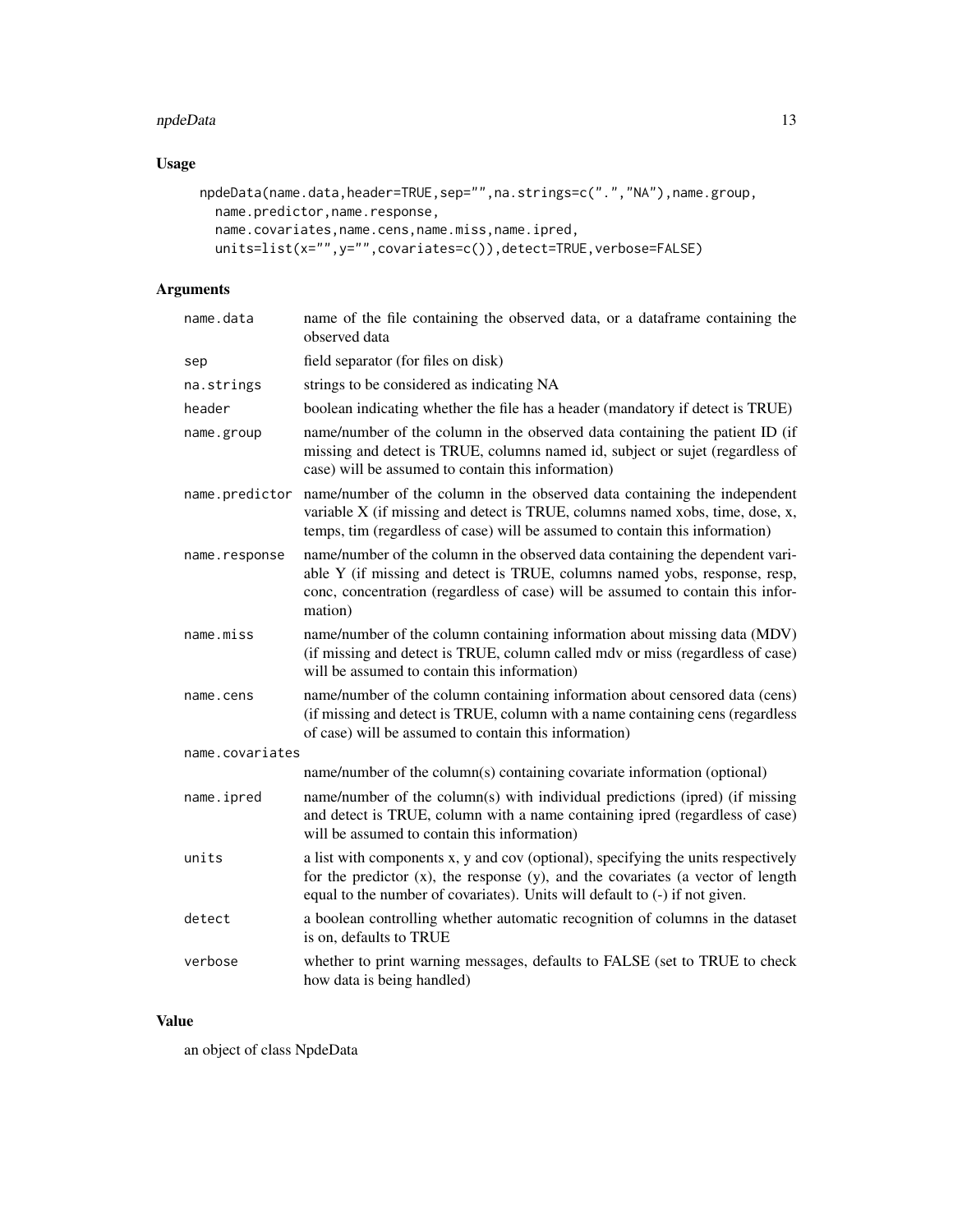#### <span id="page-13-0"></span>Author(s)

Emmanuelle Comets <emmanuelle.comets@bichat.inserm.fr>

#### References

K. Brendel, E. Comets, C. Laffont, C. Laveille, and F. Mentre. Metrics for external model evaluation with an application to the population pharmacokinetics of gliclazide. *Pharmaceutical Research*, 23:2036–49, 2006.

### See Also

[npde](#page-6-1), [autonpde](#page-6-2)

#### Examples

data(theopp)

```
x<-npdeData(theopp) # Automatic detection
print(x)
x<-npdeData(theopp,name.group="ID",name.predictor="Time",name.response="Conc",
name.covariates=c("Wt"),units=list(x="hr",y="mg/L",covariates="kg")) # Explicit
print(x)
plot(x)
```
<span id="page-13-1"></span>NpdeData-class *Class "NpdeData" representing the structure of the longitudinal data*

#### <span id="page-13-2"></span>Description

A longitudinal data structure

### Objects from the Class

NpdeData objects are typically created by calls to [npdeData](#page-11-1) and contain the following slots:

name.data character string giving the name of the dataset name.group character string giving the name of the grouping term (ID) name.predictor character string giving the name of the predictor  $(X)$ name.response character string giving the name of the response (Y) name.cens character string giving the name of the censoring indicator name.mdv character string giving the name of the missing data indicator name.covariates vector of character string giving the name(s) of the covariates name.ipred character string giving the name of the individual predictions units (optional) a list with the units for  $X$ ,  $Y$ , and covariates data a dataframe containing the data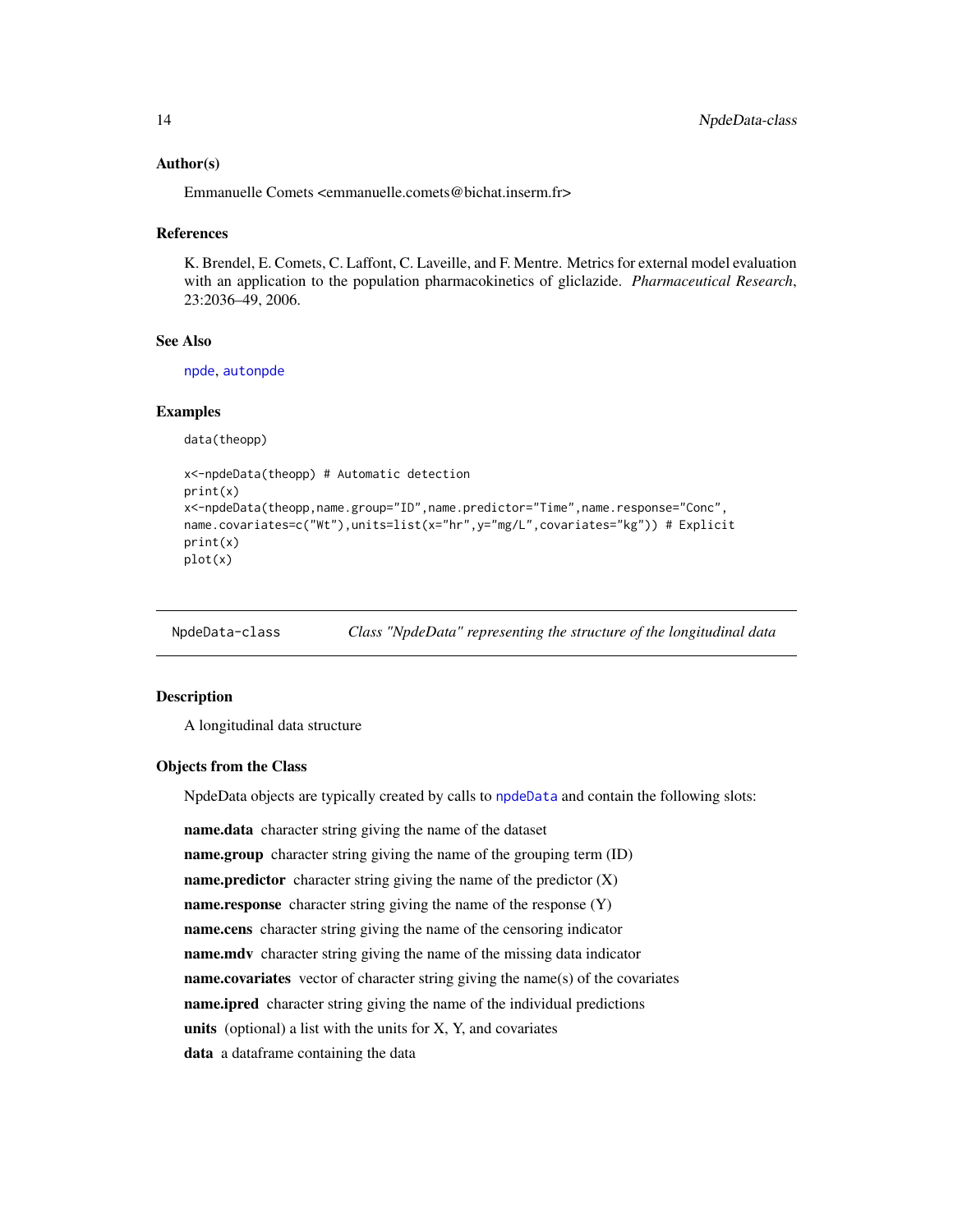### <span id="page-14-0"></span>NpdeObject-class 15

N number of subjects ntot.obs total number of non-missing observations nind.obs vector of size N giving the number of non-missing observations for each subject ind index of non-missing observations icens index of censored observations (non-missing) not.miss a vector of boolean indicating for each observation whether it is missing (FALSE) or available (TRUE) loq the censoring value

### Methods

npdeData(name.data): Create a new [NpdeData](#page-13-1) object from dataset name.data print(npde.data): Prints a summary of object npde.data show(npde.data): Prints a short summary of object npde.data showall(npde.data): Prints a detailed summary of object npde.data plot(npde.data): Plots the data in npde.data. More details can be found in plot. NpdeData summary(npde.data): Returns a summary of object npde.data in list format set.plotoptions(npde.data): Sets options for graphs of npde.data (internal method used in plots)

### See Also

[npde](#page-6-1), [autonpde](#page-6-2), [plot.NpdeData](#page-16-1)

#### Examples

methods(class="NpdeData")

showClass("NpdeData")

NpdeObject-class *Class "NpdeObject"*

#### <span id="page-14-1"></span>Description

An object of class NpdeObject

### Objects from the Class

NpdeObject objects are typically created by calls to [npde](#page-6-1) or [autonpde](#page-6-2). They contain the following slots:

data an object of class NpdeData, containing the observed data sim.data an object of class NpdeSimData, containing the simulated data res an object of class NpdeRes, containing the results options a list of options prefs a list of graphical preferences for the plots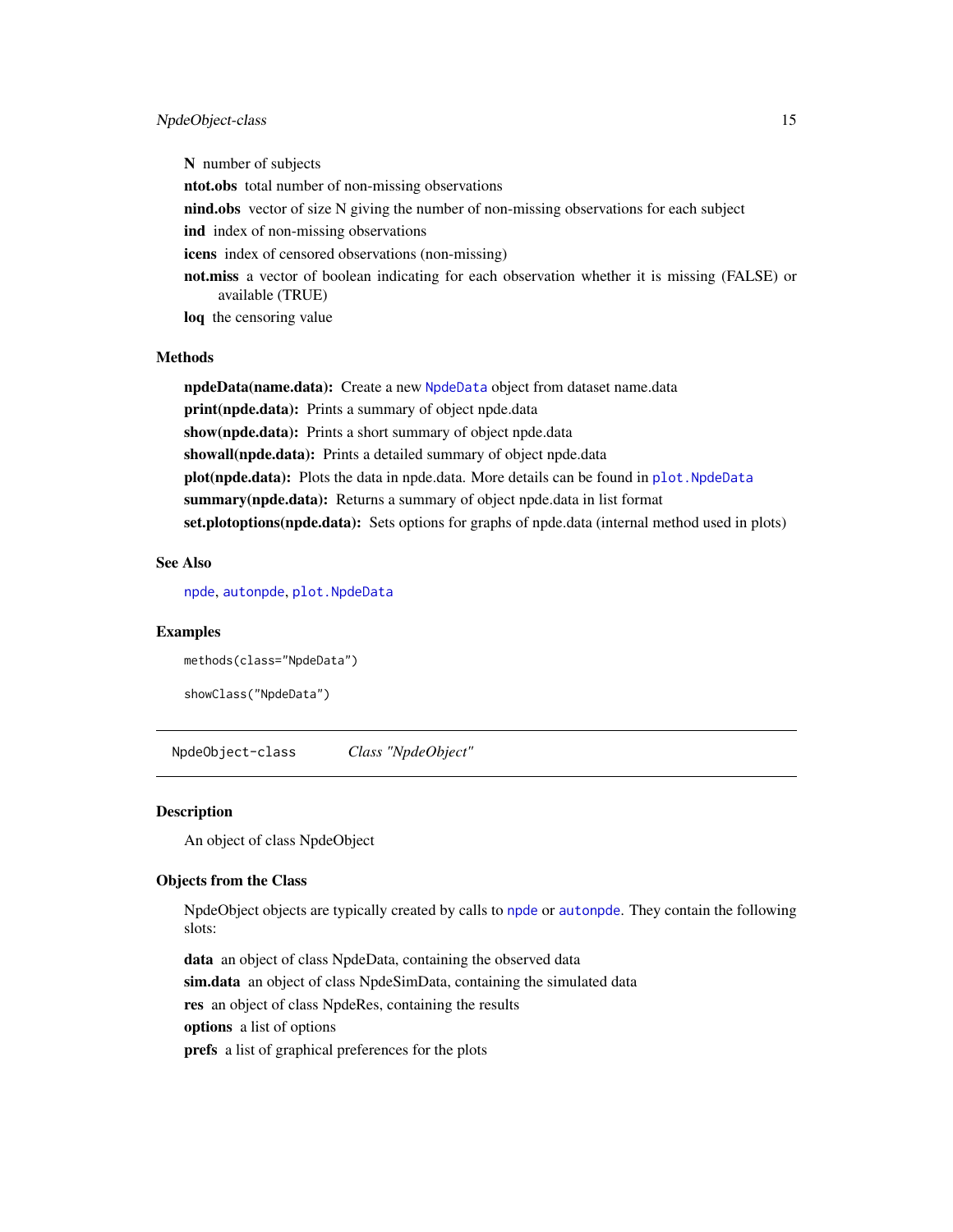#### Methods

 $print(x)$ : Prints a summary of object show $(x)$ : Prints a short summary of object showall(x): Prints a detailed summary of object  $plot(x)$ : Diagnostic and other plots. More details can be found in plot. Npde0bject summary $(x)$ : Returns a summary of object x in list format  $gof.test(x, which='npole'', parameteric=TRUE, ...)$ : Returns goodness-of-fit tests set.plotoptions(x): Sets options for graphs (internal method used in plots)

#### See Also

[npde](#page-6-1), [autonpde](#page-6-2), [NpdeData](#page-13-2), [NpdeSimData](#page-15-1), [NpdeRes](#page-0-0), [gof.test](#page-3-1)

### Examples

```
methods(class="NpdeObject")
```

```
showClass("NpdeObject")
```
NpdeSimData-class *Class "NpdeSimData" representing the structure of the longitudinal data*

### <span id="page-15-1"></span>Description

A longitudinal data structure, with simulated data

#### Objects from the Class

NpdeSimData objects are created by associating an NpdeData object with matching simulated data, and they contain the following slots.

name.simdata character string giving the name of the dataset

- nrep number of replications)
- datsim a dataframe containing the simulated data, with columns: idsim (subject id), irsim (replication index), xsim (simulated x), ysim (simulated response). After a call to [npde](#page-6-1) or [autonpde](#page-6-2), an additional column ydsim (decorrelated replicated data) will be added.

#### Methods

print(npde.simdata): Prints a summary of object npde.simdata

show(npde.simdata): Prints a short summary of object npde.simdata

showall(npde.simdata): Prints a detailed summary of object npde.simdata

<span id="page-15-0"></span>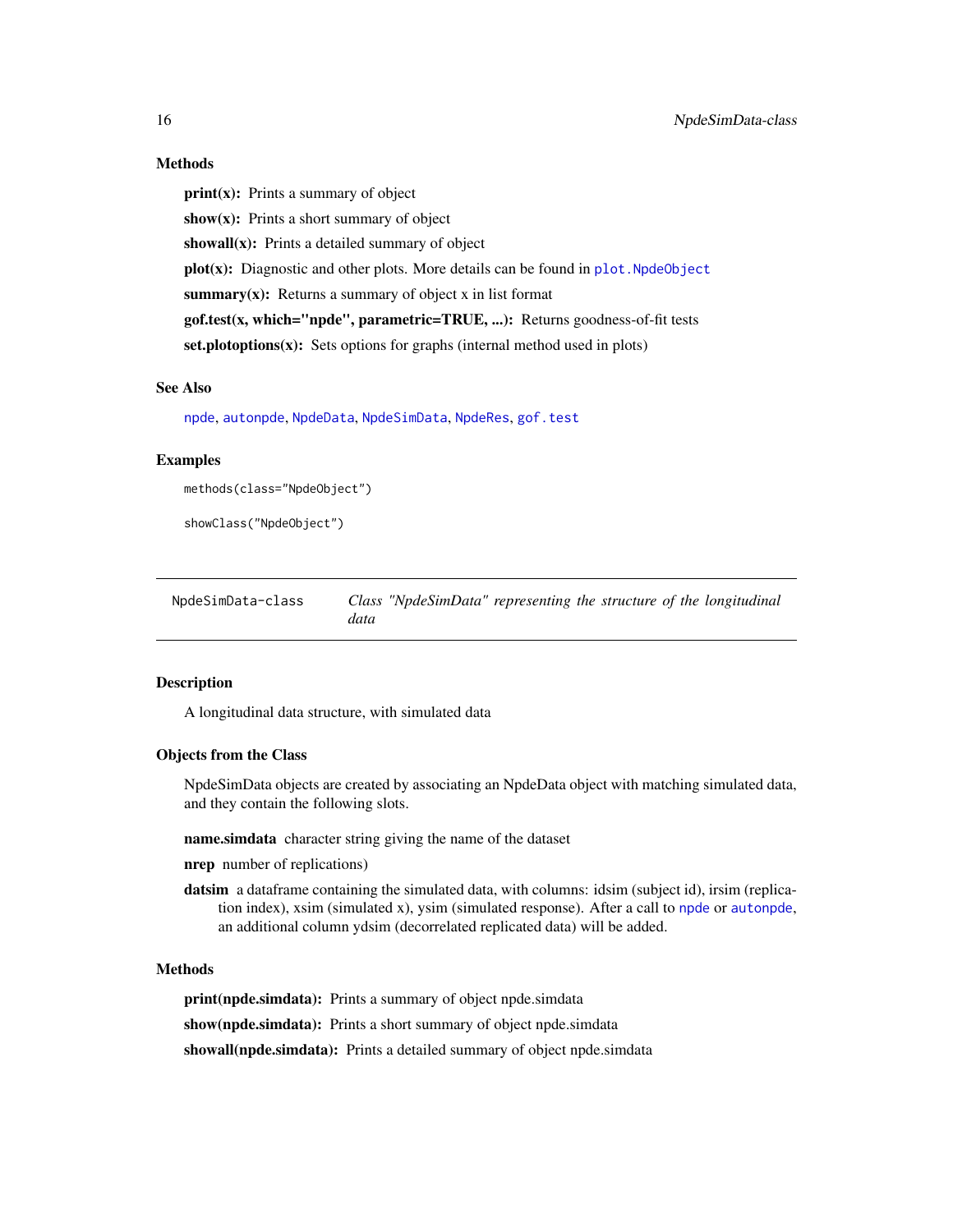### <span id="page-16-0"></span>plot.NpdeData 17

### See Also

[npde](#page-6-1), [autonpde](#page-6-2)

### Examples

```
showClass("NpdeSimData")
```
<span id="page-16-1"></span>plot.NpdeData *Plots a NpdeData object*

### Description

Plots the data in a NpdeData object

#### Usage

```
## S3 method for class 'NpdeData'
plot(x, y, ...)
```
### Arguments

| $\times$                | a NpdeData object                                           |
|-------------------------|-------------------------------------------------------------|
| y                       | unused, here for compatibility with the base plot function  |
| $\cdot$ $\cdot$ $\cdot$ | additional graphical parameters to be passed on to the plot |

#### Details

The default plot is a spaghetti plot of all the data, with a line joining the observations for each subject. If censored data is present, it is shown with a different symbol and colour.

### References

K. Brendel, E. Comets, C. Laffont, C. Laveille, and F.Mentre. Metrics for external model evaluation with an application to the population pharmacokinetics of gliclazide. *Pharmaceutical Research*, 23:2036–49, 2006.

#### See Also

[set.plotoptions](#page-18-1)

### Examples

data(theopp)

```
x<-npdeData(theopp,name.group="ID",name.predictor="Time",name.response="Conc",
name.covariates=c("Wt"),units=list(x="hr",y="mg/L",covariates="kg"))
plot(x)
```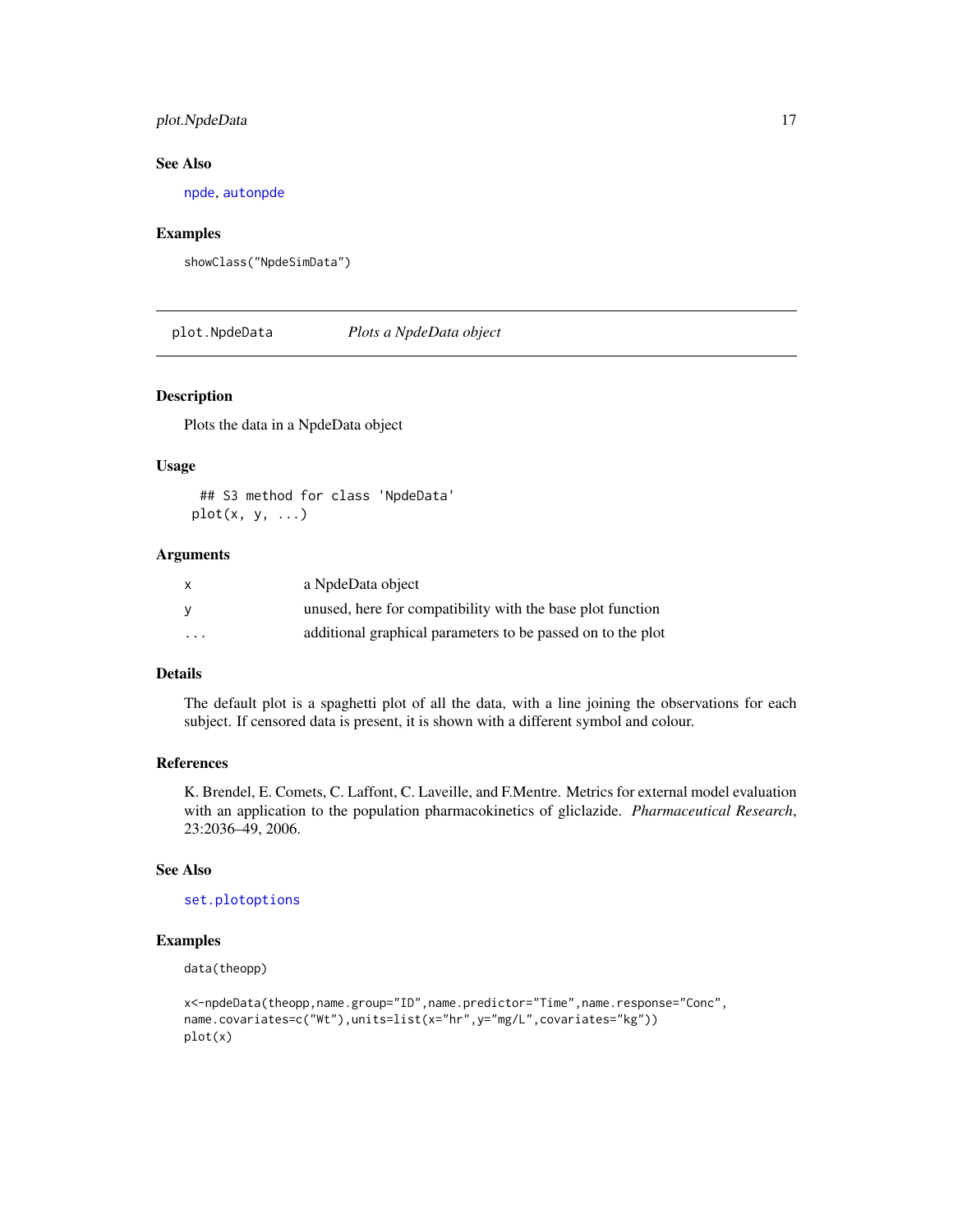<span id="page-17-1"></span><span id="page-17-0"></span>

### Description

Plots the data and diagnostic plots in a NpdeObject object

### Usage

## S3 method for class 'NpdeObject'  $plot(x, y, ...)$ 

#### Arguments

| X        | a NpdeObject object                                                                                            |
|----------|----------------------------------------------------------------------------------------------------------------|
|          | unused, here for compatibility with the base plot function                                                     |
| $\cdots$ | additional graphical parameters, which when given will supersede graphical<br>preferences stored in the object |

### Details

The default plot

### References

K. Brendel, E. Comets, C. Laffont, C. Laveille, and F.Mentre. Metrics for external model evaluation with an application to the population pharmacokinetics of gliclazide. *Pharmaceutical Research*, 23:2036–49, 2006.

### See Also

[set.plotoptions](#page-18-1)

### Examples

```
data(theopp)
data(simtheopp)
```

```
x<-autonpde(theopp,simtheopp,iid="ID",ix="Time", iy="Conc", boolsave=FALSE)
plot(x)
```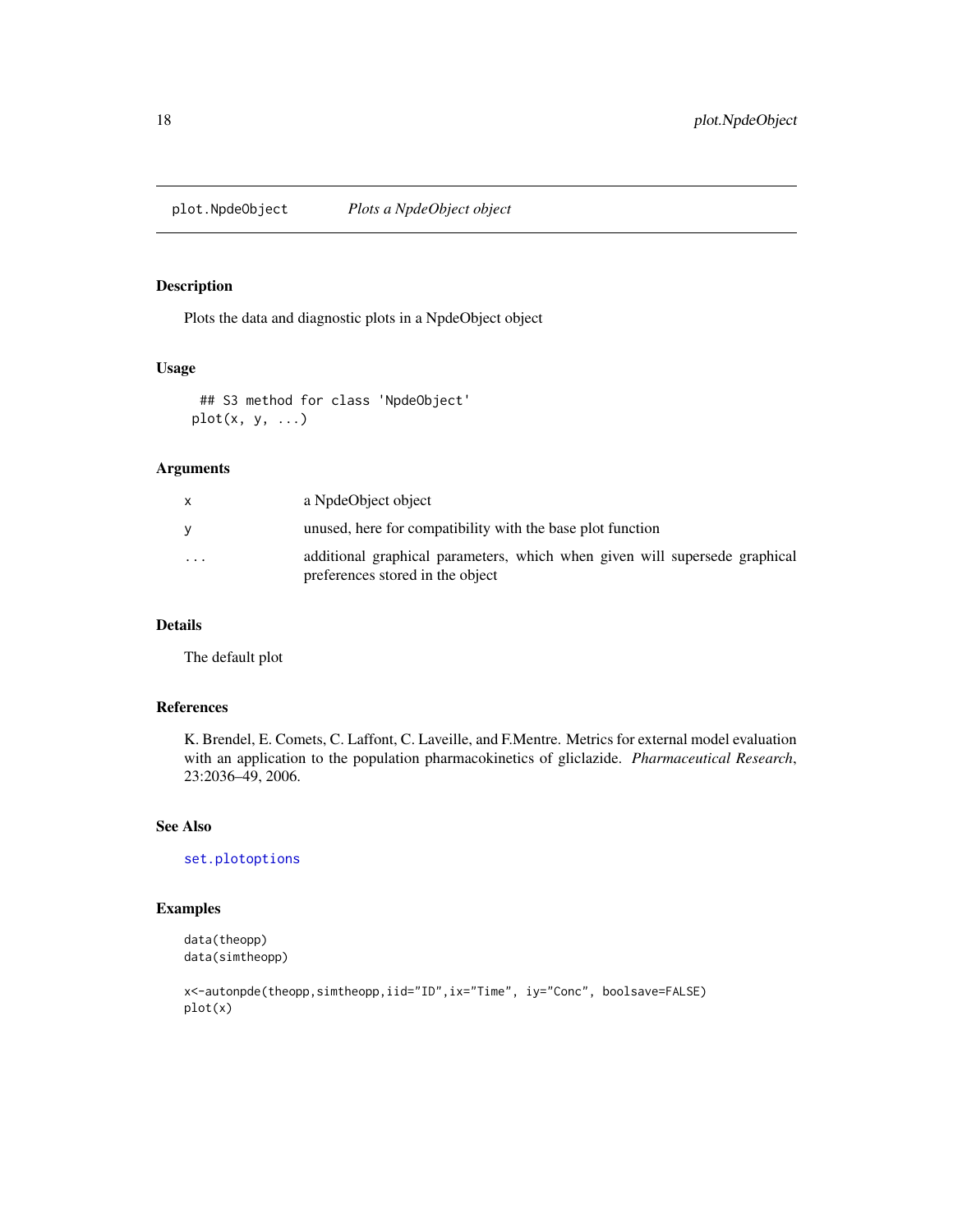<span id="page-18-1"></span><span id="page-18-0"></span>set.plotoptions *Set graphical preferences*

### Description

This function is used to set options for graphs

### Usage

set.plotoptions(object, ...)

### Arguments

| object | an object of class NpdeData or NpdeObject                  |
|--------|------------------------------------------------------------|
| .      | arguments to replace default arguments (currently ignored) |

### Details

See documentation for a list of available options.

### Value

a list of options for graphs

### Author(s)

Emmanuelle Comets <emmanuelle.comets@bichat.inserm.fr>

### See Also

[npde](#page-6-1), [autonpde](#page-6-2)

showall *Brief summary of an object*

### Description

Prints a brief summary of an object

### Usage

```
showall.NpdeData(object)
```
### Arguments

object an object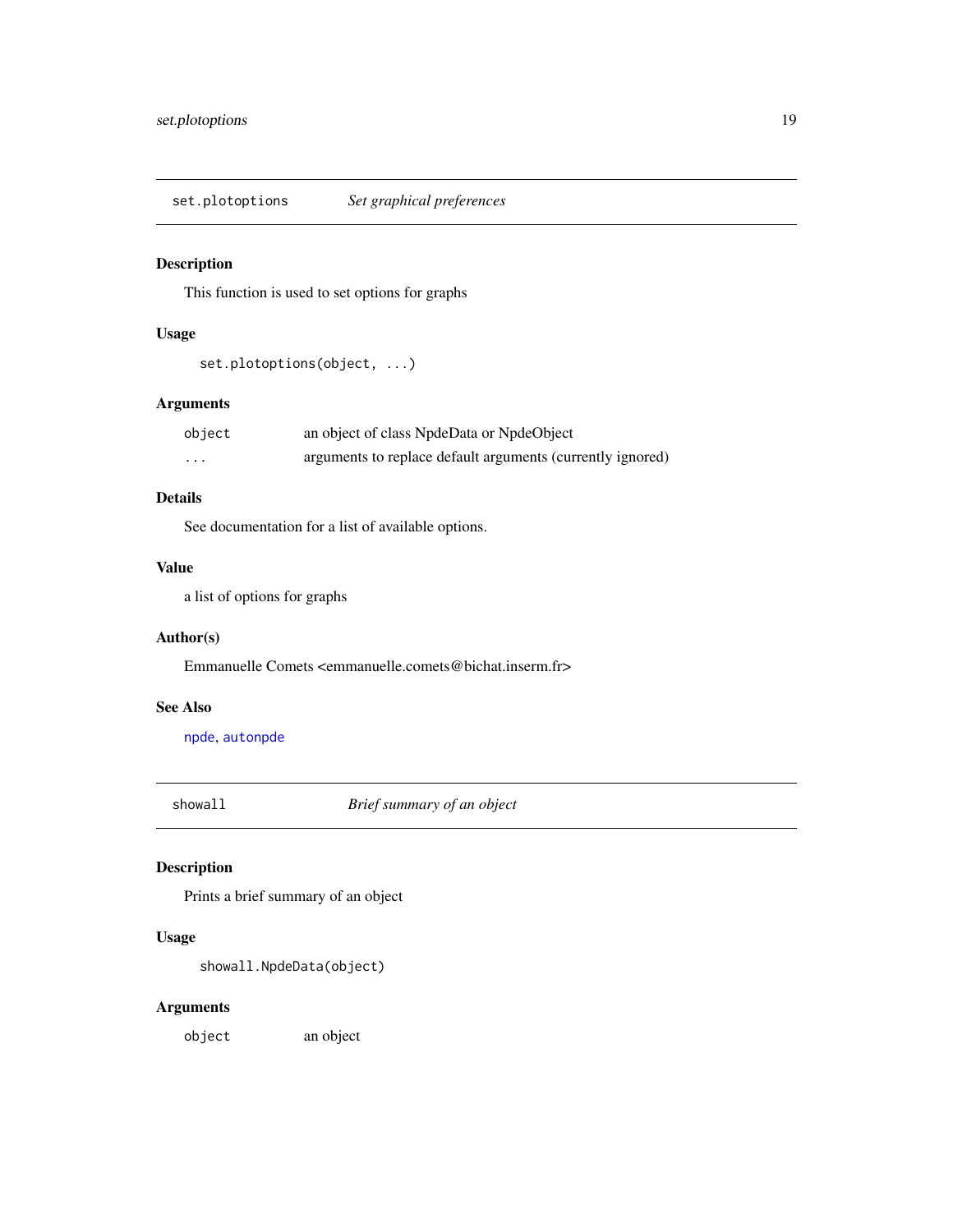<span id="page-19-0"></span>simtheopp *Simulated data for the computation of normalised prediction distribution errors*

#### **Description**

The simtheopp dataset contains 100 simulations using the design of dataset [theopp](#page-22-1). These simulations are used to compute npde. The control file used to perform the simulations can be found in the subdirectory 'doc' within the library npde.

#### Usage

simtheopp

#### Format

This data frame contains the following columns:

ID an ordered factor with levels  $1, \ldots, 12$  identifying the subject on whom the observation was made. The ordering is first by simulation then by increasing time.

xsim time since drug administration when the sample was drawn (hr).

**ysim** simulated theophylline concentration (mg/L).

#### Details

See [theopp](#page-22-1) for a description of the original dataset.

The simulated data was obtained using the software *NONMEM*. A one-compartment model was fit to the data. An exponential interindividual variability was assumed for the three parameters (absorption rate constant ka, volume of distribution V and clearance CL) and a combined additive and proportional residual error model was usd. The estimated parameters were then used to simulate 100 datasets with the same structure as the original dataset. Thus, for each observation in the original dataset, the simulated dataset contains 100 simulations under the model used for the estimation.

This dataset is provided so that users can figure out what type of data is needed for the computation of prediction distribution errors. More information can be found in the User Guide distributed along with this package, which contains a run-through of the theophylline example.

#### Source

Boeckmann, A. J., Sheiner, L. B. and Beal, S. L. (1994), *NONMEM Users Guide: Part V*, NON-MEM Project Group, University of California, San Francisco.

#### See Also

[theopp](#page-22-1)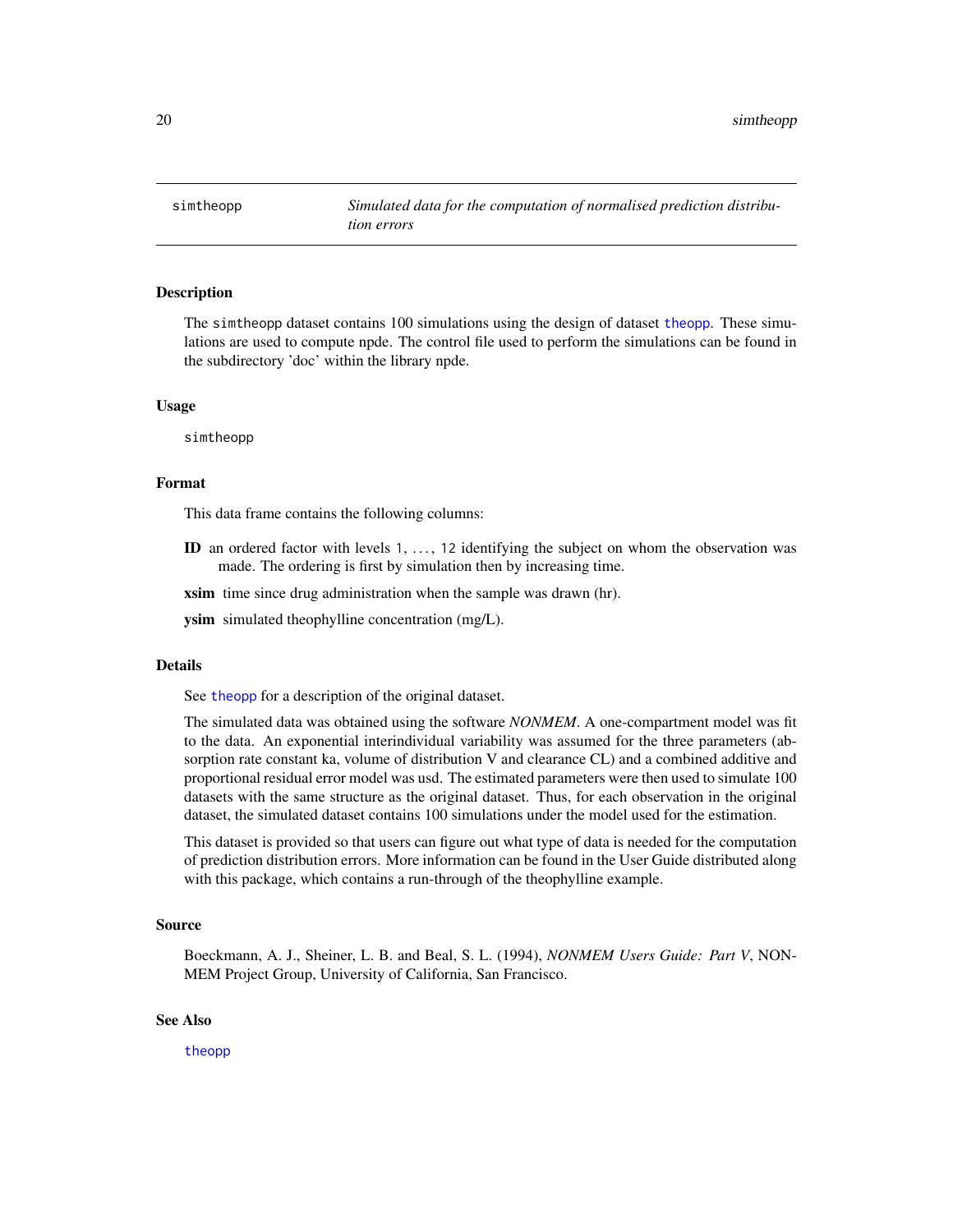#### <span id="page-20-0"></span>simvirload 21

#### Examples

data(simtheopp)

```
# Plotting the simulated data for subject 1 in the first simulation
plot(ysim[2:12]~xsim[2:12],data=simtheopp,xlab="Time after dose (hr)",
ylab="Theophylline concentration (mg/L)",type="l",
main="Example of simulated data for subject 1")
# Plotting a 90% prediction interval for the observations in theopp
# using the simulated data in simtheopp
# note : differences in doses between subjects are not taken into account
data(theopp)
xpl<-c(0,0.25,0.5,1,2,3.5,5,7,9,12,24)
xpl1 \le -list(c(0, 0.1), c(0.2, 0.4), c(0.5, 0.65), c(0.9, 1.2), c(1.9, 2.2), c(3.4, 4),c(4.9, 5.2), c(6.9, 7.2), c(8.8, 9.4), c(11.5, 12.2), c(23.7, 24.7))ypl<-cbind(xpl=xpl,binf=xpl,median=xpl,bsup=xpl)
for(i in 1:(length(xpl))) {
  vec<-simtheopp$ysim[simtheopp$xsim>=xpl1[[i]][1] &simtheopp$xsim<=xpl1[[i]][2]]
  ypl[i,2:4]<-quantile(vec,c(0.05,0.5,0.95))
}
plot(Conc~Time,data=theopp,xlab="Time after dose (hr)",
ylab="Theophylline concentration (mg/L)")
lines(ypl[,1],ypl[,3],lwd=2)
lines(ypl[,1],ypl[,2],lty=2)
lines(ypl[,1],ypl[,4],lty=2)
```
simvirload *Simulated data for the computation of normalised prediction distribution errors, viral load example*

#### Description

The simvirload dataset contains 1000 simulations using the design of dataset [virload](#page-23-1). These simulations are used to compute npde.

#### Usage

simvirload

### Format

This data frame contains the following columns:

ID an ordered factor with levels 1, . . . , 50 identifying the subject on whom the observation was made. The ordering is first by simulation then by increasing time.

xsim time (day).

ysim simulated viral loads, in base 10 log-scale (cp/L).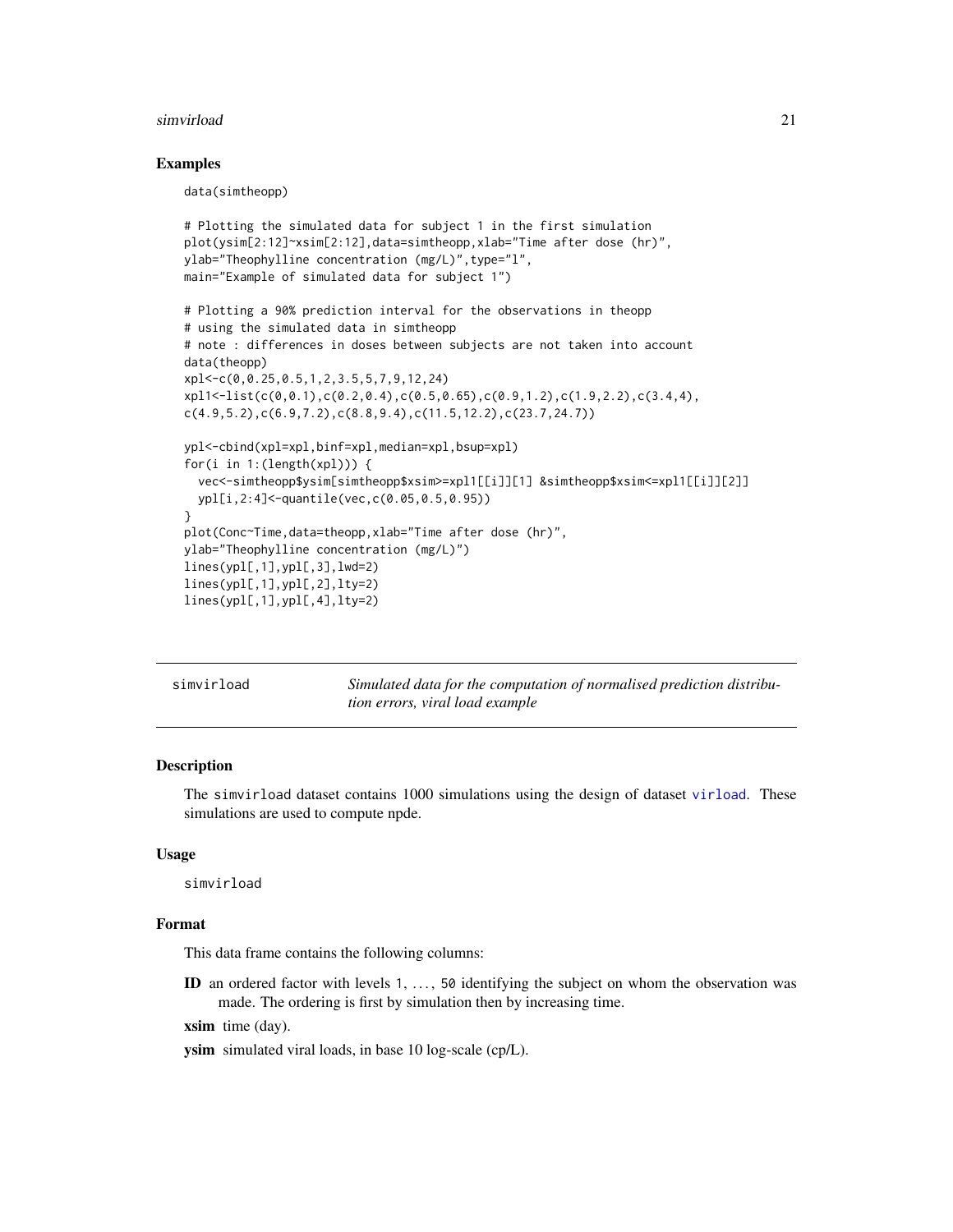### <span id="page-21-0"></span>Details

See [virload](#page-23-1) for a description of the original dataset.

The simulated data was obtained using the software *R*, as described in Nguyen et al. (2011).

### Source

Goujard, C., Barrail-Train, A., Duval, X., Nembot, G., Panhard, X., Savic, R., Descamps, D., Vrijens, B., Taburet, A., Mentre, F., and the ANRS 134 study group (2010). Virological response to atazanavir, ritonavir and tenofovir/emtricitabine: relation to individual pharmacokinetic parameters and adherence measured by medication events monitoring system (MEMS) in naive HIV-infected patients (ANRS134 trial). *International AIDS Society 2010*, Abstr WEPE0094.

Nguyen, T., Comets, E., Mentre, F. (2010). Prediction discrepancies (pd) for evaluation of models with data under limit of quantification. *20th meeting of the population approach group in Europe (PAGE), Athens, Greece*. Abstr 2182.

#### See Also

[virload](#page-23-1)

<span id="page-21-1"></span>skewness *Skewness*

### Description

Computes the skewness.

#### Usage

skewness(x)

#### Arguments

x a numeric vector containing the values whose skewness is to be computed. NA values are removed in the computation.

#### Details

If  $N = \text{length}(x)$ , then the skewness of x is defined as

$$
N^{-1}\mathrm{sd}(x)^{-3}\sum_{i}(x_i - \mathrm{mean}(x))^3.
$$

#### Value

The skewness of x.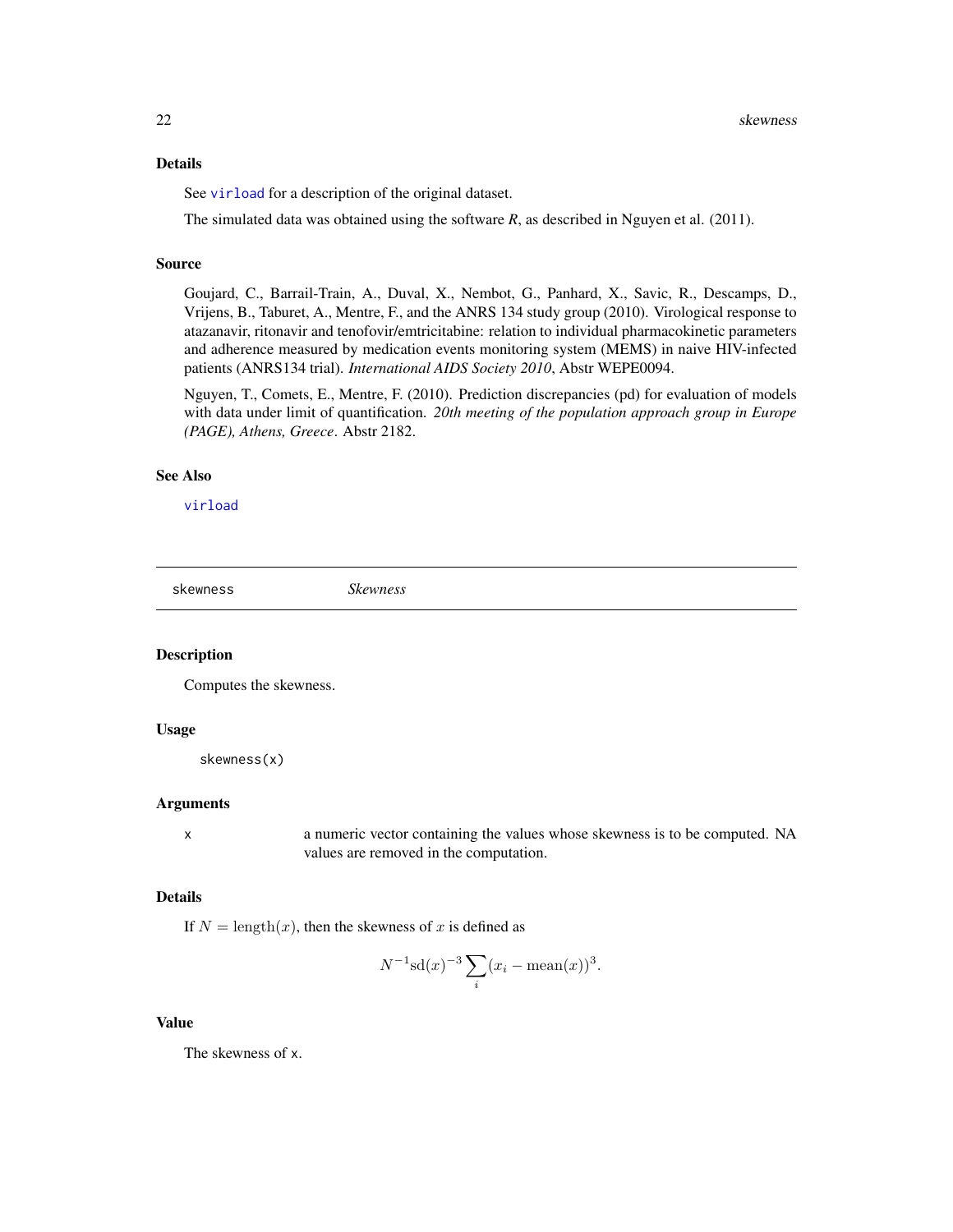#### <span id="page-22-0"></span>theopp 23

### References

G. Snedecor, W. Cochran. *Statistical Methods*, Wiley-Blackwell, 1989

#### Examples

 $x < -$  rnorm(100) skewness(x)

<span id="page-22-1"></span>theopp *Pharmacokinetics of theophylline*

### **Description**

The theopp data frame has 132 rows and 5 columns of data from an experiment on the pharmacokinetics of theophylline.

#### Usage

theopp

#### Format

This data frame contains the following columns:

ID an ordered factor with levels 1, . . . , 12 identifying the subject on whom the observation was made. The ordering is by Time at which the observation was made.

Dose dose of theophylline administered orally to the subject (mg).

Time time since drug administration when the sample was drawn (hr).

Conc theophylline concentration in the sample (mg/L).

Wt weight of the subject (kg).

### Details

Boeckmann, Sheiner and Beal (1994) report data from a study by Dr. Robert Upton of the kinetics of the anti-asthmatic drug theophylline. Twelve subjects were given oral doses of theophylline then serum concentrations were measured at 11 time points over the next 25 hours. In the present package *npde*, we removed the data at time 0.

These data are analyzed in Davidian and Giltinan (1995) and Pinheiro and Bates (2000) using a two-compartment open pharmacokinetic model.

These data are also available in the library datasets under the name Theoph in a slightly modified format and including the data at time 0. Here, we use the file in the format provided in the *NONMEM* installation path (see the User Guide for that software for details).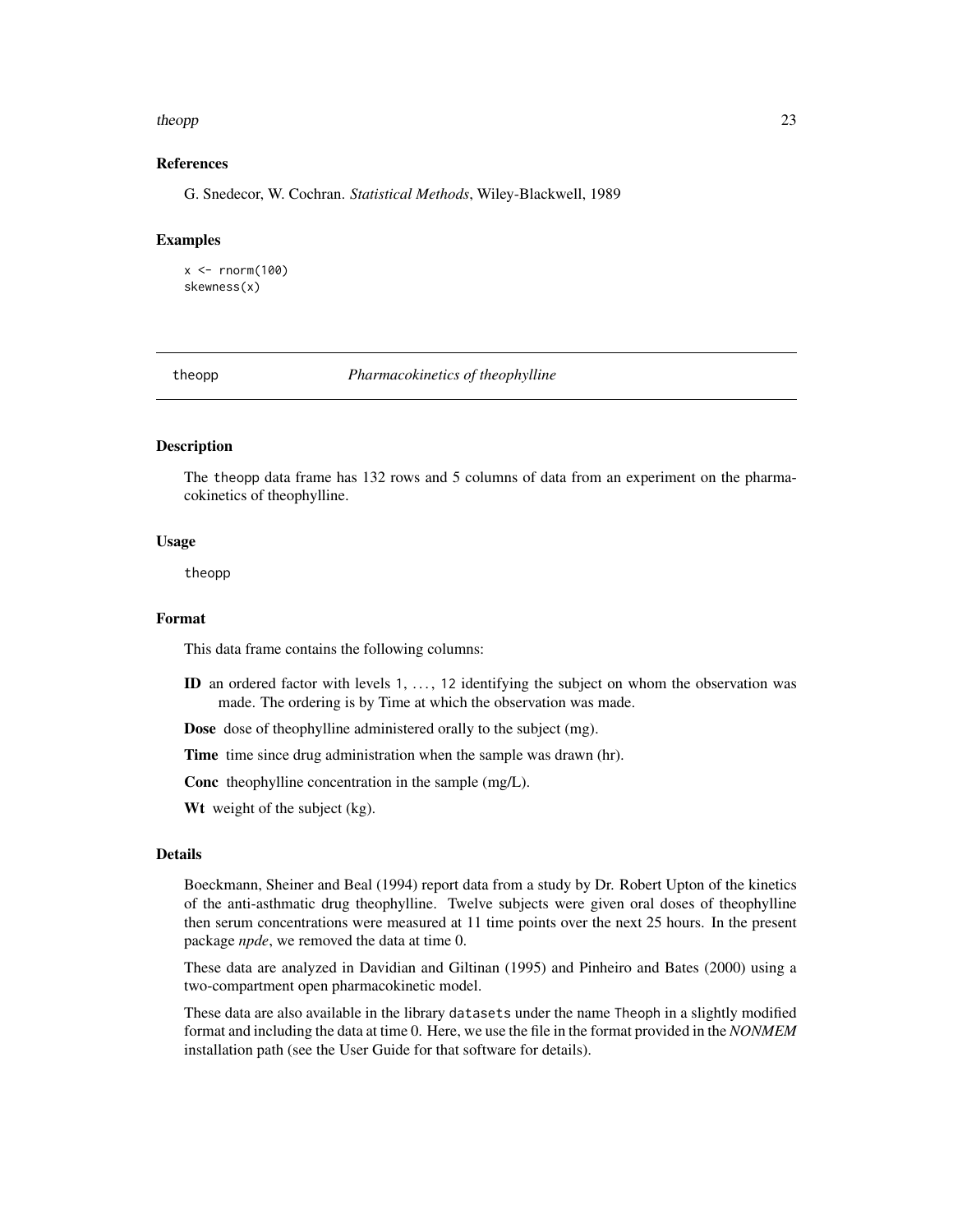#### Source

Boeckmann, A. J., Sheiner, L. B. and Beal, S. L. (1994), *NONMEM Users Guide: Part V*, NON-MEM Project Group, University of California, San Francisco.

Davidian, M. and Giltinan, D. M. (1995) *Nonlinear Models for Repeated Measurement Data*, Chapman & Hall (section 5.5, p. 145 and section 6.6, p. 176)

Pinheiro, J. C. and Bates, D. M. (2000) *Mixed-effects Models in S and S-PLUS*, Springer (Appendix A.29)

#### Examples

data(theopp) str(theopp)

```
#Plotting the theophylline data
plot(Conc~Time,data=theopp,xlab="Time after dose (hr)",
ylab="Theophylline concentration (mg/L)")
```
<span id="page-23-1"></span>virload *Simulated HIV viral loads in HIV patients*

#### Description

This is simulated data, based on real data obtained in a phase II clinical trial supported by the French Agency for AIDS Research, the COPHAR 3-ANRS 134 trial (Goujard et al., 2010). The original study included 35 patients, who received a once daily dose containing atazanavir (300 mg), ritonavir (100 mg), tenofovir disoproxil (245 mg) and emtricitabine (200 mg) during 24 weeks. Viral loads were measured 6 times over a treatment period of 24 weeks (day 0, 28, 56, 84, 112, 168).

The datasets were generated in a simulation study designed to evaluate the new method proposed to handle BQL data (Nguyen et al., 2011). Data was simulated using a simple bi-exponential HIV dynamic model describing the two-phase decline of viral load during anti-retroviral treatment.

The virload data frame has 300 rows and 4 columns of data. The dataset was then censored at two different LOQ levels (LOQ=20 or 50~copies/mL) to generate two datasets containing different proportions of BQL data, creating the data frames virload20 andvirload50 respectively.

#### Usage

virload

### Format

This data frame contains the following columns:

ID an ordered factor with levels  $1, \ldots, 50$  identifying the subject on whom the observation was made. The ordering is by Time at which the observation was made.

Time time since the beginning of the study (days).

<span id="page-23-0"></span>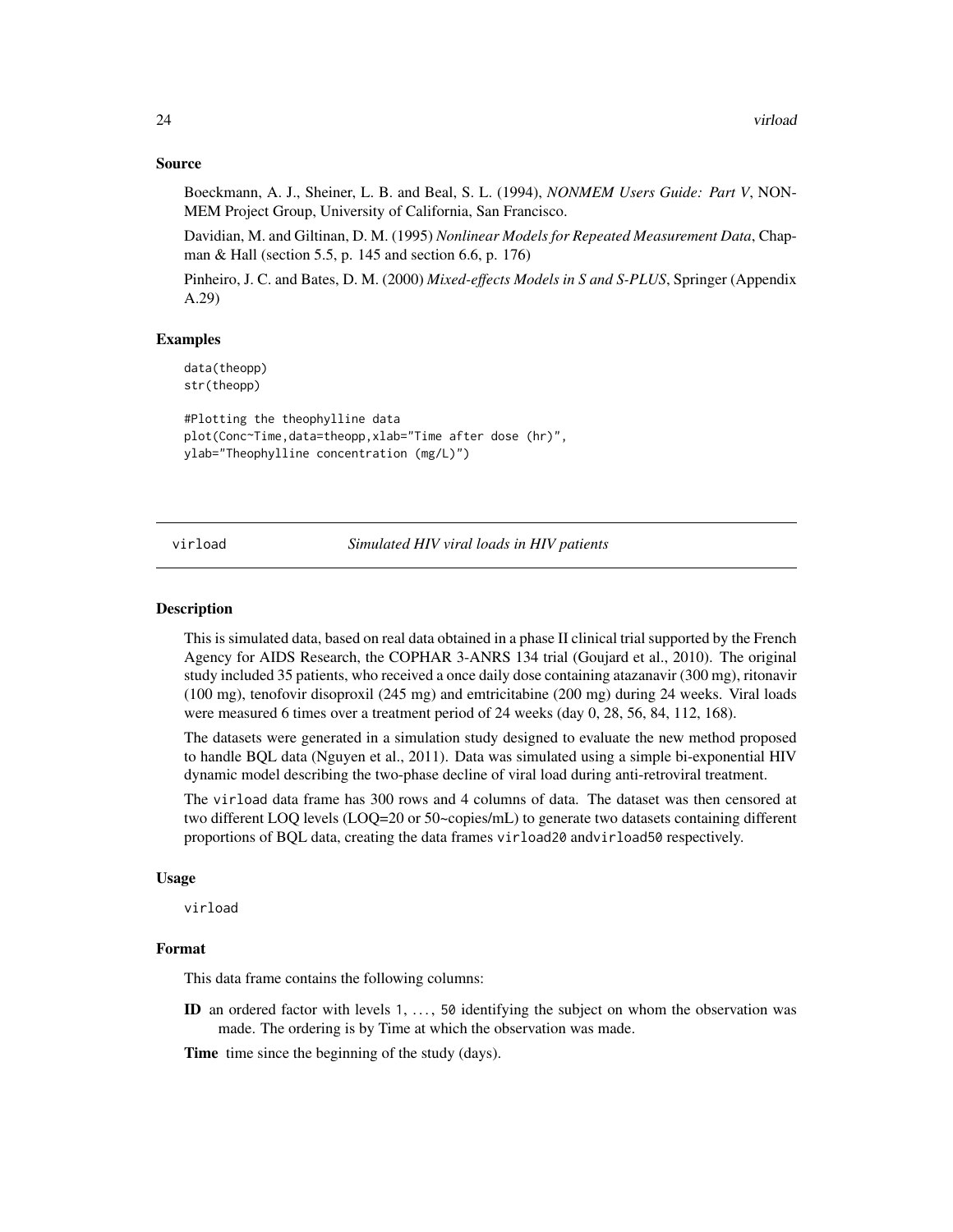#### virload 25

Log\_VL logarithm (base 10) of the viral load (copies/L).

cens indicator variable (cens=1 for censored data, cens=0 for observed data) ipred individual predictions)

#### Source

Goujard, C., Barrail-Train, A., Duval, X., Nembot, G., Panhard, X., Savic, R., Descamps, D., Vrijens, B., Taburet, A., Mentre, F., and the ANRS 134 study group (2010). Virological response to atazanavir, ritonavir and tenofovir/emtricitabine: relation to individual pharmacokinetic parameters and adherence measured by medication events monitoring system (MEMS) in naive HIV-infected patients (ANRS134 trial). *International AIDS Society 2010*, Abstr WEPE0094.

Nguyen, T., Comets, E., Mentre, F. (2010). Prediction discrepancies (pd) for evaluation of models with data under limit of quantification. *20th meeting of the population approach group in Europe (PAGE), Athens, Greece*. Abstr 2182.

### Examples

```
data(virload)
str(virload)
data(virload50)
```
#Plotting the data

plot(Log\_VL~Time,data=virload,xlab="Time (d)",ylab="Viral loads, base 10 logarithmic scale (cp/mL)") plot(Log\_VL~Time,data=virload50,xlab="Time (d)",ylab="Viral loads, base 10 logarithmic scale (cp/mL)")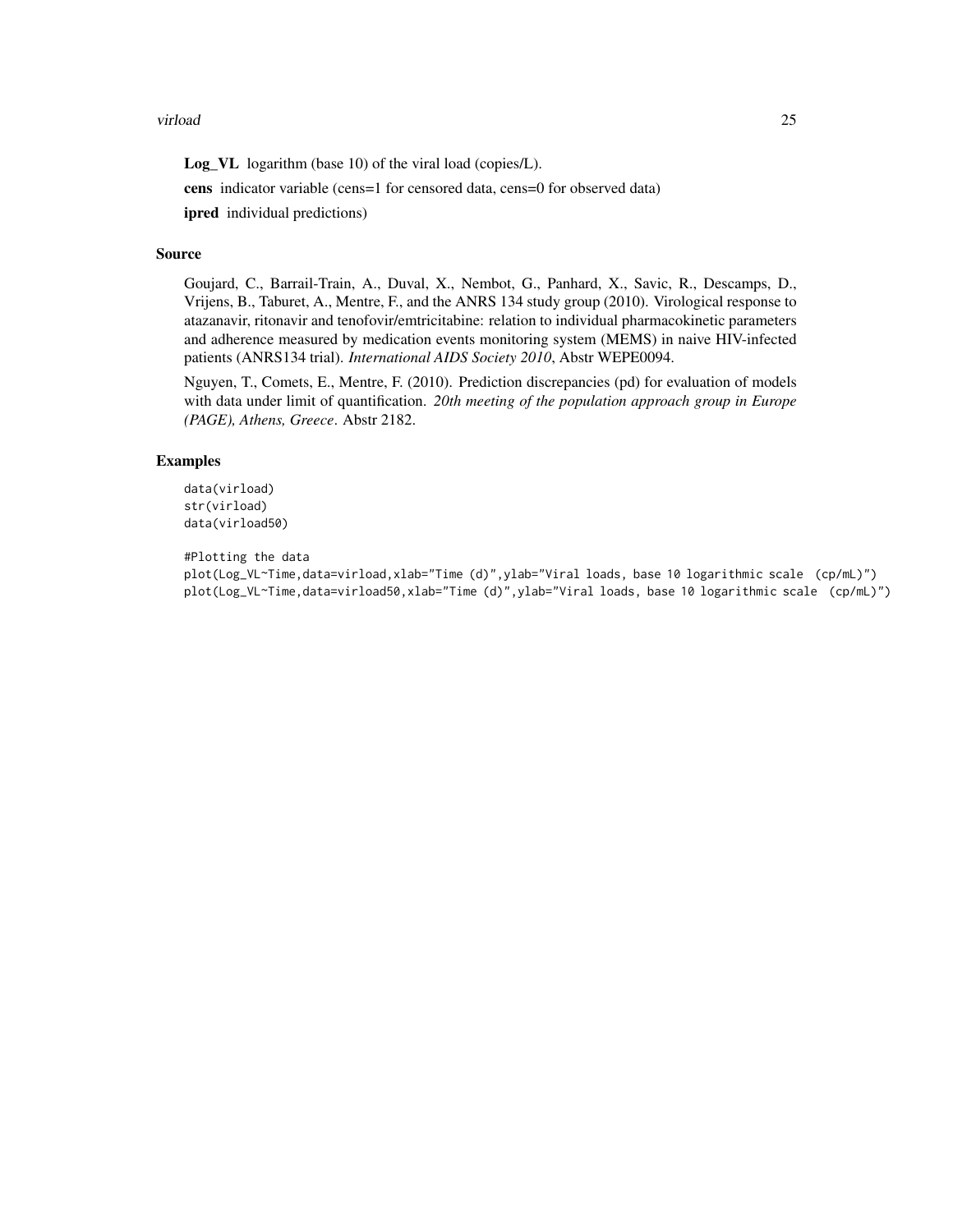## <span id="page-25-0"></span>**Index**

∗Topic IO npde.graphs, [11](#page-10-0) npde.save, [11](#page-10-0) ∗Topic classes NpdeData-class, [14](#page-13-0) NpdeObject-class, [15](#page-14-0) NpdeSimData-class, [16](#page-15-0) ∗Topic datasets simtheopp, [20](#page-19-0) simvirload, [21](#page-20-0) theopp, [23](#page-22-0) virload, [24](#page-23-0) ∗Topic files npde.graphs, [11](#page-10-0) npde.save, [11](#page-10-0) ∗Topic methods npde.cens.method, [9](#page-8-0) npde.decorr.method, [10](#page-9-0) npdeControl, [12](#page-11-0) ∗Topic models npde, [7](#page-6-0) npde-package, [2](#page-1-0) npdeData, [12](#page-11-0) ∗Topic plot plot.NpdeData, [17](#page-16-0) plot.NpdeObject, [18](#page-17-0) set.plotoptions, [19](#page-18-0) ∗Topic print showall, [19](#page-18-0) ∗Topic test gof.test, [4](#page-3-0) ∗Topic univar kurtosis, [6](#page-5-0) skewness, [22](#page-21-0) [,NpdeData-method *(*NpdeData-class*)*, [14](#page-13-0) [,NpdeObject-method *(*NpdeObject-class*)*, [15](#page-14-0) [,NpdeSimData-method *(*NpdeSimData-class*)*, [16](#page-15-0)

[<-,NpdeData-method *(*NpdeData-class*)*, [14](#page-13-0) [<-,NpdeObject-method *(*NpdeObject-class*)*, [15](#page-14-0) [<-,NpdeSimData-method *(*NpdeSimData-class*)*, [16](#page-15-0) autonpde, *[3,](#page-2-0) [4](#page-3-0)*, *[14](#page-13-0)[–17](#page-16-0)*, *[19](#page-18-0)* autonpde *(*npde*)*, [7](#page-6-0) calcnpde.sim *(*dist.pred.sim*)*, [3](#page-2-0) check.control.options *(*npdeControl*)*, [12](#page-11-0) dist.pred.sim, [3](#page-2-0) gof.test, [4,](#page-3-0) *[9](#page-8-0)*, *[16](#page-15-0)* kurtosis, *[5,](#page-4-0) [6](#page-5-0)*, [6](#page-5-0) na.action, *[5](#page-4-0)* npde, *[3,](#page-2-0) [4](#page-3-0)*, [7,](#page-6-0) *[14](#page-13-0)[–17](#page-16-0)*, *[19](#page-18-0)* npde-package, [2](#page-1-0) npde.cens.method, *[8](#page-7-0)*, [9,](#page-8-0) *[12](#page-11-0)* npde.decorr.method, *[8](#page-7-0)*, [10,](#page-9-0) *[12](#page-11-0)* npde.graphs, *[9](#page-8-0)*, [11](#page-10-0) npde.graphs,NpdeObject *(*NpdeObject-class*)*, [15](#page-14-0) npde.graphs,NpdeObject-method *(*npde.graphs*)*, [11](#page-10-0) npde.main,NpdeObject *(*NpdeObject-class*)*, [15](#page-14-0) npde.save, [11](#page-10-0) npde.save,NpdeObject *(*NpdeObject-class*)*, [15](#page-14-0) npde.save,NpdeObject-method *(*npde.save*)*, [11](#page-10-0) npdeControl, [12](#page-11-0) NpdeData, *[15,](#page-14-0) [16](#page-15-0)* NpdeData *(*NpdeData-class*)*, [14](#page-13-0) npdeData, [12,](#page-11-0) *[14](#page-13-0)* NpdeData-class, [14](#page-13-0) NpdeObject, *[9](#page-8-0)*